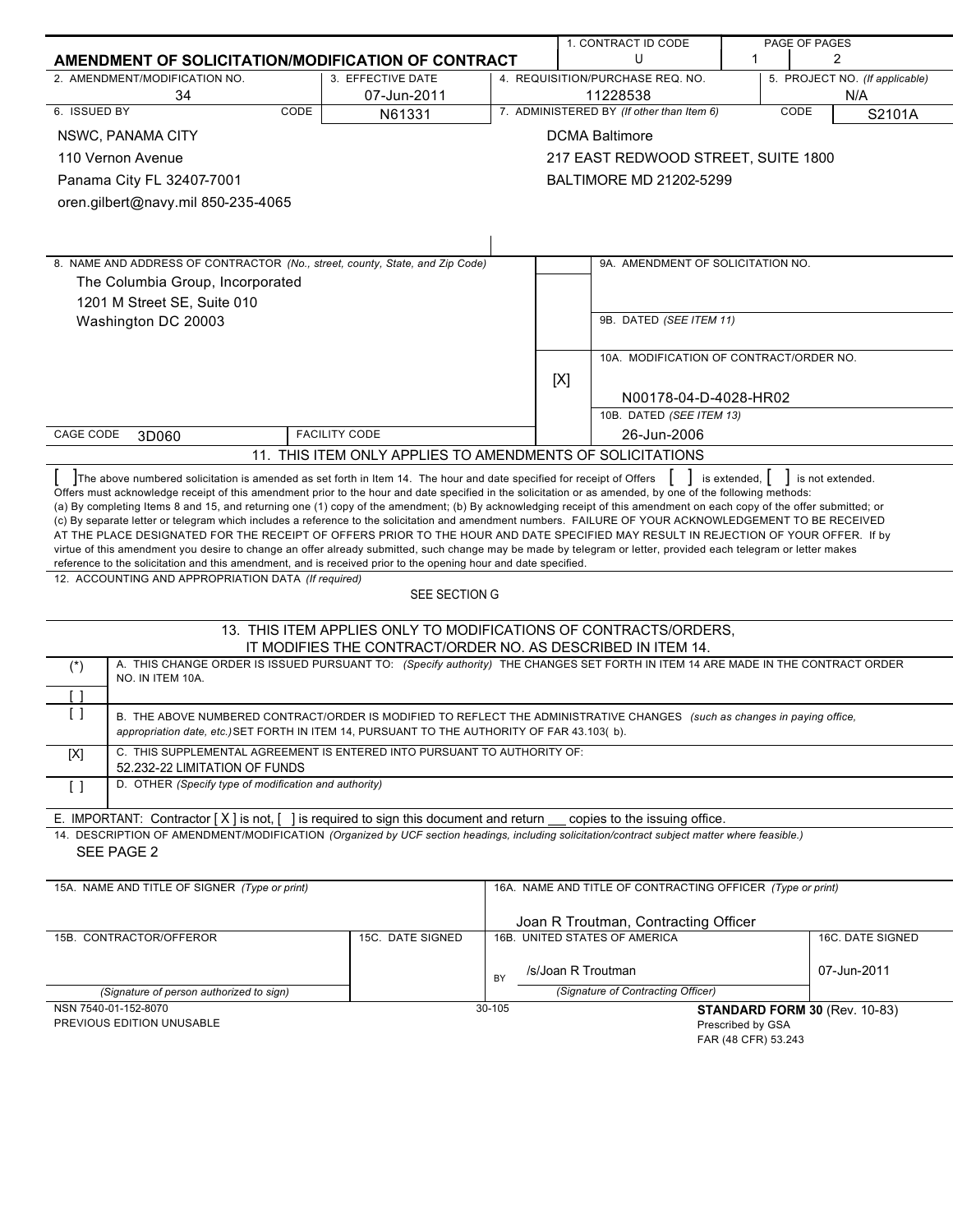| I CONT<br>'NO.<br>TRACT         | ORDER NO.<br>ŊΕ<br><b>IVERY</b> | <b>ATION</b> '<br>' NO.<br><b>JDIFIC</b><br>l /MC<br>JMEN<br>AMENL' | <b>PAGE</b> | <b>FINAL</b> |
|---------------------------------|---------------------------------|---------------------------------------------------------------------|-------------|--------------|
| N00<br>0-4028<br>$1.6 - 04 - 1$ | HR02                            | ັ                                                                   | ' 01        |              |

## **GENERAL INFORMATION**

The purpose of this modification is to add incremental funding in the amount of \$15,000.00 under CLIN 4000. Accordingly, said Task Order is modified as follows:

1. Funding in the amount of \$15,000.00 is hereby obligated to this task order. SLIN 400003 and ACRN BP are added. Sections B and G are updated accordingly.

 SLIN 400003 PR# 11228538 \$15,000.00 ACRN:BP LLA: 97X4930 NH1D 000 77777 0 061331 2F 000000 31DJA11SOCOM

2. The funding profile for CLIN 4000 is updated as follows:



3. The total task order funding profile is updated as follows:

|                                                         | <b>FROM</b> | BY | ГO                 |
|---------------------------------------------------------|-------------|----|--------------------|
| <b>Funded Labor:</b>                                    |             |    |                    |
| <b>Funded Fee:</b>                                      |             |    |                    |
| <b>Funded ODC:</b> \$693,410.00 \$                      |             |    | 0.00 \$ 693,410.00 |
| Total Funded: \$3,376,841.49 \$15,000.00 \$3,391,841.49 |             |    |                    |

The Limitation of Funds Clause is in effect. This Task Order is incrementally funded and FAR Clause 52.2322 titled "Limitation of Funds" (APR 1984) is applicable and in effect. The amount of funding\$3,391,841.49 which includes a fixed fee of state of state maximum amount reimbursable under this Task Order prior to its is the maximum amount reimbursable under this Task Order prior to its modification to provide additional funds. The amount of \$3,391,841.49 shall not be exceeded until this Task Order is modified to provide additional funding. This amount shall only be exceeded at the Contractos own risk and the Government shall not be liable for costs incurred above the funded amount. The Contractor shall notify the Contracting Officer, in writing, whenever it has reason to believe that the costs it expects to incur under this contract in the next 60 days, when added to all costs previously incurred, will exceed 75 percent of the funded amount for this Task Order.

The performance period for this task order from the date of award thru 6/25/2011.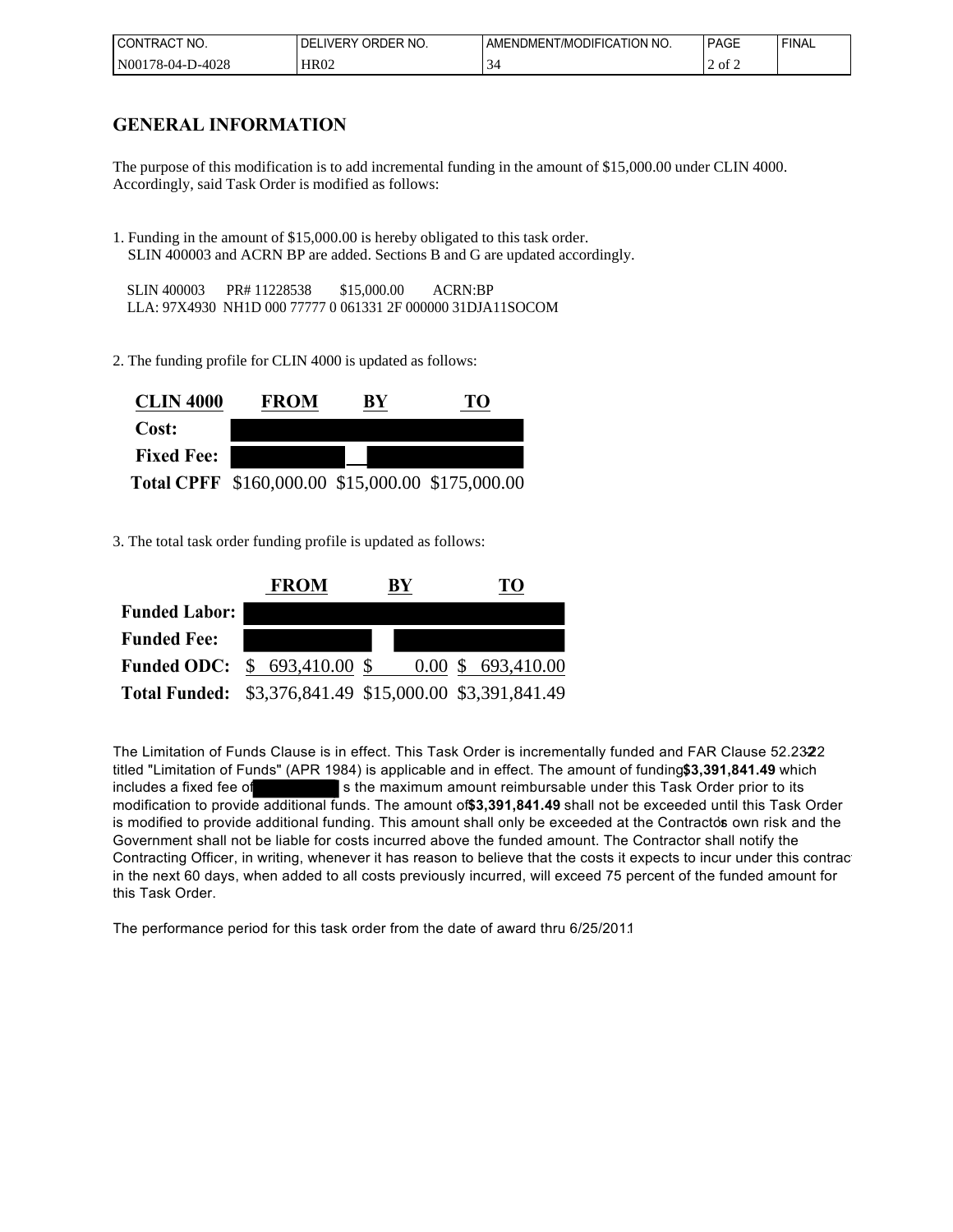| <b>I CONTRACT</b><br>'NO. | ' ORDER NO.<br><b>IVFRY</b><br>' DEL. | AMENDMENT/MODIFICATION NO. | <b>PAGE</b> | 'FINAL |
|---------------------------|---------------------------------------|----------------------------|-------------|--------|
| D-4028<br>$N00178-04-D$   | <b>HR02</b>                           |                            | -t of $5-$  |        |

## **SECTION B SUPPLIES OR SERVICES AND PRICES**

CLIN - SUPPLIES OR SERVICES

For Cost Type Items:

| Item | Supplies/Services Qty                                                                                                                                                                                                                                                                                                                                                                                                                                                                                                                                |           | Unit Est. Cost | $- - - - - - -$ | Fixed Fee | CPFF         |
|------|------------------------------------------------------------------------------------------------------------------------------------------------------------------------------------------------------------------------------------------------------------------------------------------------------------------------------------------------------------------------------------------------------------------------------------------------------------------------------------------------------------------------------------------------------|-----------|----------------|-----------------|-----------|--------------|
| 1000 | Services and<br>materials<br>necessary in<br>developing<br>improvements and<br>modifications to<br>the $AN/WLD-1(V)$<br>RMS, and to<br>provide services<br>from engineering<br>design through<br>documentation<br>development and<br>fabrication and<br>assembly of field<br>change kits in<br>accordance with<br>the attached<br>Statement of<br>Work, the DD Form<br>254 and Contract<br>Data Requirements<br>List (CDRLS).<br>This is the Base<br>Year CLIN and is<br>good from<br>contract award<br>through one (1)<br>year thereafter.<br>(TBD) | 7940.0 LH |                |                 |           | \$641,042.00 |
|      | 100001 ACRN: AA<br>\$150,000<br>PURCHASE REQUEST<br>NO 53532754 (OPN)                                                                                                                                                                                                                                                                                                                                                                                                                                                                                |           |                |                 |           |              |
|      | 100002 ACRN: AB<br>\$320,000<br>PURCHASE REQUEST<br>NO 62555823 (OPN)                                                                                                                                                                                                                                                                                                                                                                                                                                                                                |           |                |                 |           |              |
|      | 100003 ACRN: AC<br>\$110,000<br>PURCHASE REQUEST<br>NO 70922344 (OPN)                                                                                                                                                                                                                                                                                                                                                                                                                                                                                |           |                |                 |           |              |
|      | 100004 ACRN: AX \$33,700<br>PURCHASE REQUEST<br>NO 83301092<br>$(0\&MN, R)$                                                                                                                                                                                                                                                                                                                                                                                                                                                                          |           |                |                 |           |              |
|      | 100005 ACRN: AY \$27,342<br>PURCHASE REQUEST<br>NO 90054704<br>(OTHER)                                                                                                                                                                                                                                                                                                                                                                                                                                                                               |           |                |                 |           |              |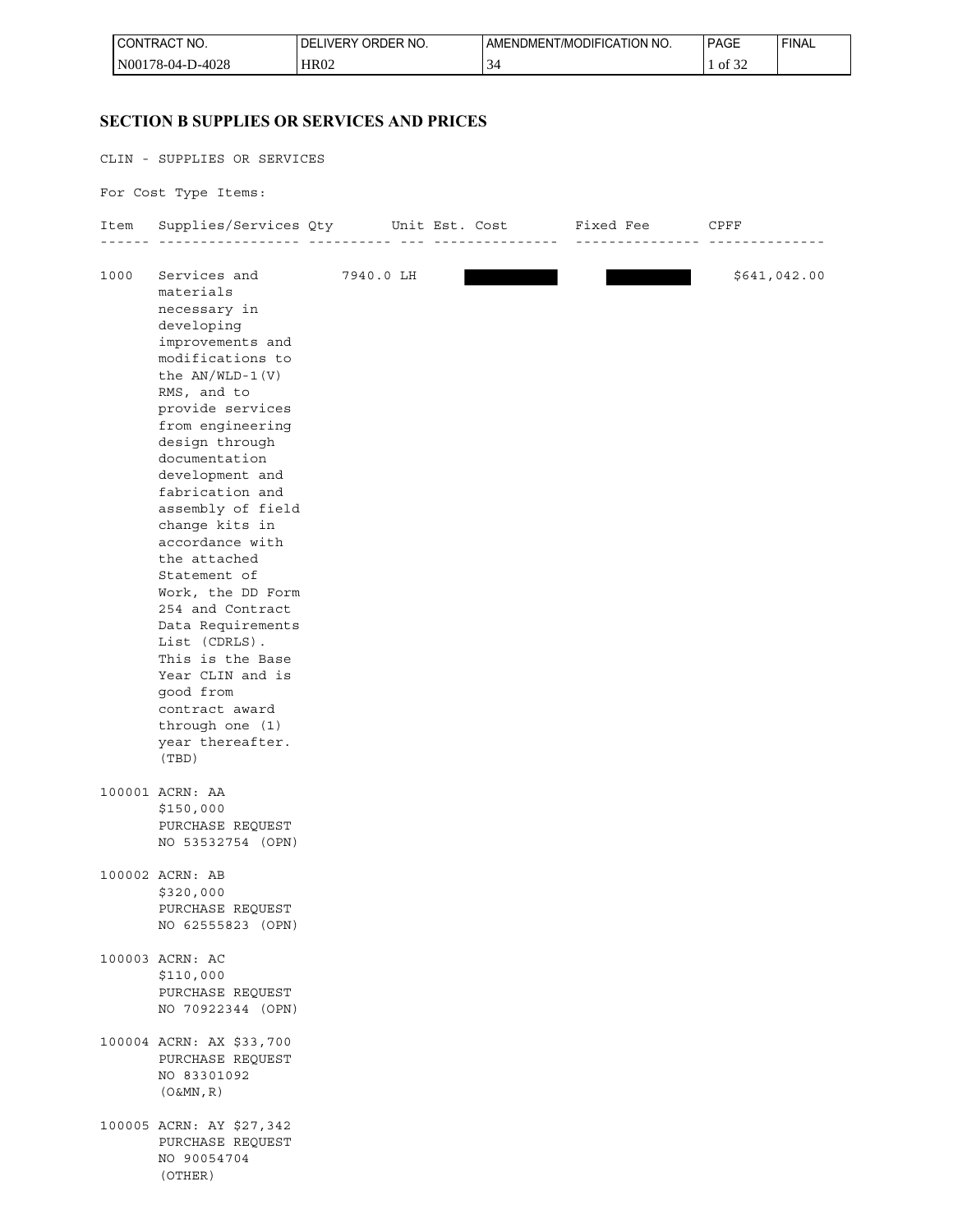| CONTRACT NO. |                                                                                                                                                                                                                                                                                                                                                                                                                                                                                                           | DELIVERY ORDER NO. | AMENDMENT/MODIFICATION NO. | PAGE    | <b>FINAL</b> |
|--------------|-----------------------------------------------------------------------------------------------------------------------------------------------------------------------------------------------------------------------------------------------------------------------------------------------------------------------------------------------------------------------------------------------------------------------------------------------------------------------------------------------------------|--------------------|----------------------------|---------|--------------|
|              | N00178-04-D-4028                                                                                                                                                                                                                                                                                                                                                                                                                                                                                          | <b>HR02</b>        | 34                         | 2 of 32 |              |
|              |                                                                                                                                                                                                                                                                                                                                                                                                                                                                                                           |                    |                            |         |              |
| 1001         | Services and<br>materials<br>necessary in<br>developing<br>improvements and<br>modifications to<br>the $AN/WLD-1(V)$<br>RMS, and to<br>provide services<br>from engineering<br>design through<br>documentation<br>development and<br>fabrication and<br>assembly of field<br>change kits in<br>accordance with<br>the attached<br>Statement of<br>Work, the DD Form<br>254 and Contract<br>Data Requirements<br>List (CDRLS).<br>CLIN 1001 is from<br>the end of the<br>base year through<br>one (1) year | 7940.0 LH          |                            |         | \$663,482.00 |
|              | thereafter. (TBD)                                                                                                                                                                                                                                                                                                                                                                                                                                                                                         |                    |                            |         |              |
|              |                                                                                                                                                                                                                                                                                                                                                                                                                                                                                                           |                    |                            |         |              |
|              | 100101 Funding in the<br>amount of<br>\$150,000 for<br>tasks performed<br>under Sections<br>3.0 through 3.4<br>(excluding<br>paragraphs 3.1.1<br>$-3.1.7)$ of the<br>SOW (OPN) (TBD)                                                                                                                                                                                                                                                                                                                      |                    |                            |         |              |
|              | 100102 Funding in the<br>amount of \$26,110<br>for tasks<br>performed under<br>Sections 3.0<br>through 3.4<br>(excluding<br>paragraphs 3.1.1<br>$-3.1.7)$ of the<br>SOW (OPN) (TBD)                                                                                                                                                                                                                                                                                                                       |                    |                            |         |              |
|              | 100103 Funding in the<br>amount of \$787.49<br>for tasks<br>performed under<br>Sections 3.0<br>through 3.4<br>(excluding<br>paragraphs 3.1.1<br>$-3.1.7)$ of the<br>SOW (OPN) (TBD)<br>100104 Funding in the                                                                                                                                                                                                                                                                                              |                    |                            |         |              |
|              | amount of \$7,812                                                                                                                                                                                                                                                                                                                                                                                                                                                                                         |                    |                            |         |              |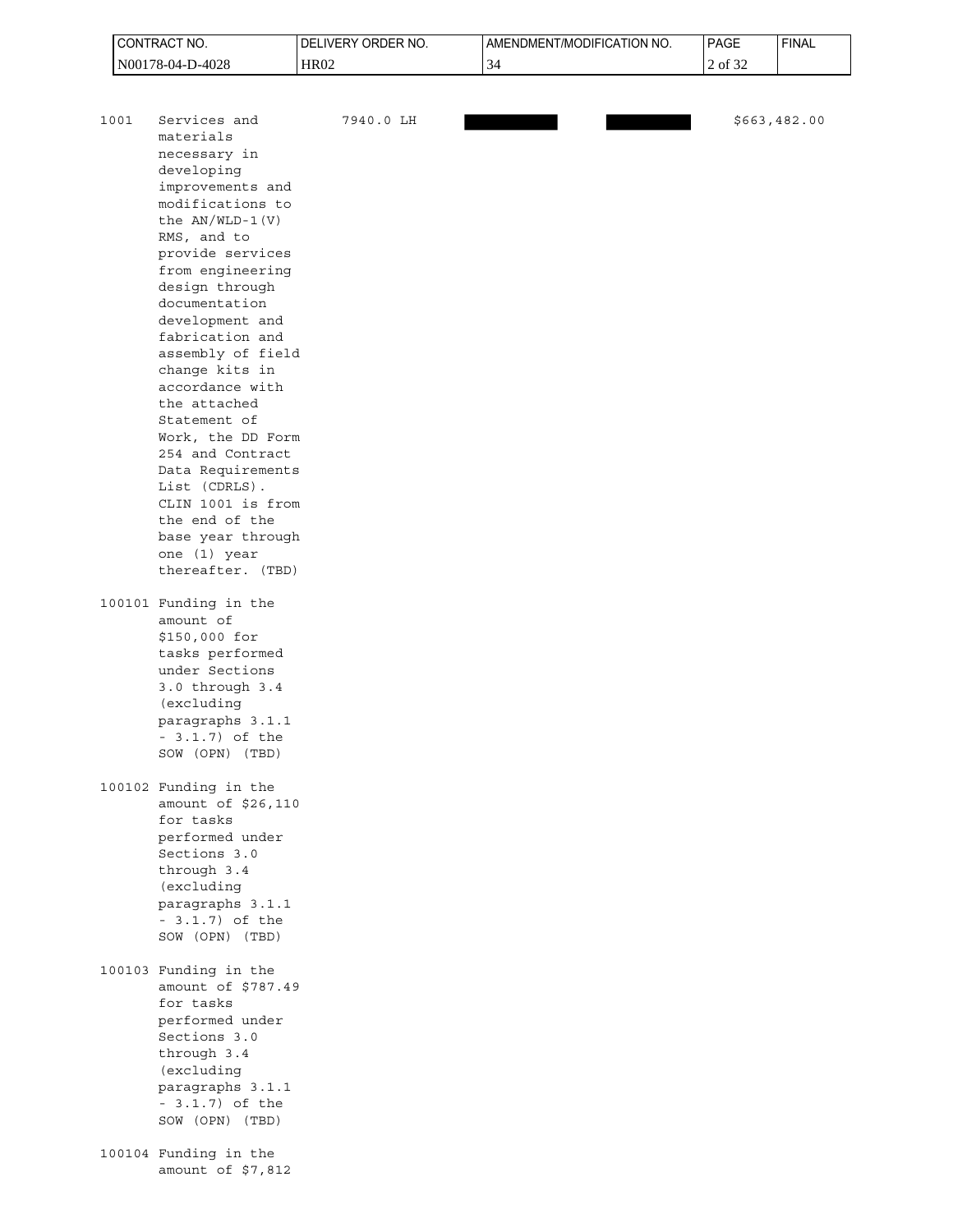|      | CONTRACT NO.                                                                                                                                                                                                                                         | DELIVERY ORDER NO. | AMENDMENT/MODIFICATION NO. | PAGE    | <b>FINAL</b> |
|------|------------------------------------------------------------------------------------------------------------------------------------------------------------------------------------------------------------------------------------------------------|--------------------|----------------------------|---------|--------------|
|      | N00178-04-D-4028                                                                                                                                                                                                                                     | <b>HR02</b>        | 34                         | 3 of 32 |              |
|      | for tasks<br>performed under<br>Sections 3.0<br>through 3.4<br>(excluding<br>paragraphs 3.1.1<br>$-3.1.7)$ of the<br>SOW (OPN) (TBD)<br>100105 Funding in the<br>amount of                                                                           |                    |                            |         |              |
|      | \$265,000 for<br>tasks performed<br>under Sections<br>3.1.1 through<br>3.1.7 of the SOW<br>$(O&MN)$ (TBD)                                                                                                                                            |                    |                            |         |              |
|      | 100106 Funding in the<br>amount of \$84,000<br>for tasks<br>performed under<br>Sections 3.1.1<br>through 3.1.7 of<br>the SOW (O&MN)<br>(TBD)                                                                                                         |                    |                            |         |              |
|      | 100107 Funding in the<br>amount of<br>\$105,000 for<br>tasks performed<br>under Sections<br>3.1.1 through<br>3.1.7 of the SOW<br>$(O&MN)$ (TBD)                                                                                                      |                    |                            |         |              |
|      | 100108 ACRN: AK \$10,000<br>PURCHASE REQUEST<br>NO 80565658 (TBD)                                                                                                                                                                                    |                    |                            |         |              |
|      | 100109 ACRN: AY \$8,953<br>PURCHASE REQUEST<br>NO 90054705<br>(OTHER)                                                                                                                                                                                |                    |                            |         |              |
|      | 100110 ACRN: AZ \$5,800<br>PURCHASE REQUEST<br>NO 90331576 (OPN)                                                                                                                                                                                     |                    |                            |         |              |
| 1002 | Services and<br>materials<br>necessary in<br>developing<br>improvements and<br>modifications to<br>the $AN/WLD-1(V)$<br>RMS, and to<br>provide services<br>from engineering<br>design through<br>documentation<br>development and<br>fabrication and | 7940.0 LH          |                            |         | \$686,710.00 |

 assembly of field change kits in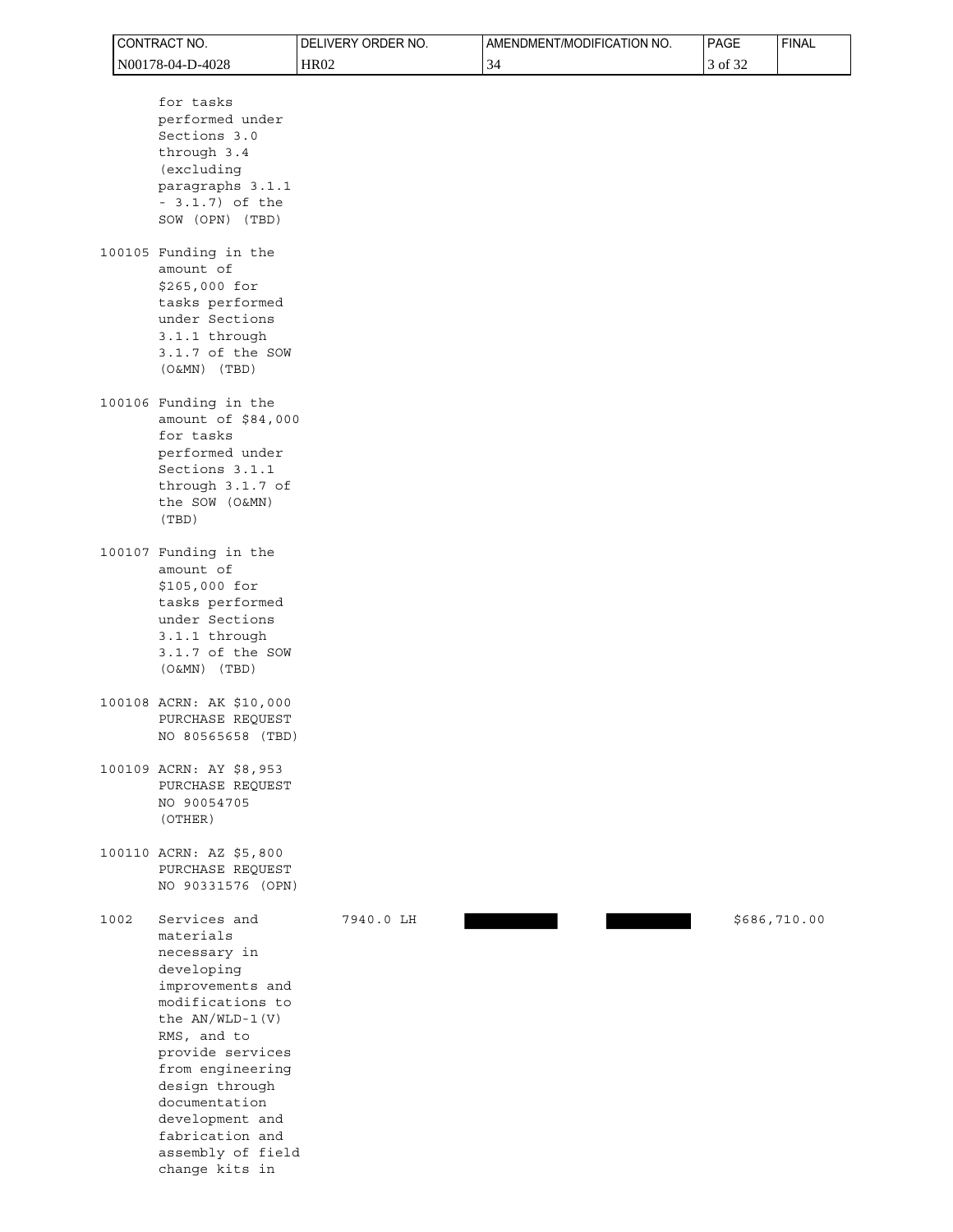| CONTRACT NO.                                                                                                                                                                                                                      | DELIVERY ORDER NO. | AMENDMENT/MODIFICATION NO. | PAGE    | <b>FINAL</b> |
|-----------------------------------------------------------------------------------------------------------------------------------------------------------------------------------------------------------------------------------|--------------------|----------------------------|---------|--------------|
| N00178-04-D-4028                                                                                                                                                                                                                  | <b>HR02</b>        | 34                         | 4 of 32 |              |
| accordance with<br>the attached<br>Statement of<br>Work, the DD Form<br>254 and Contract<br>Data Requirements<br>List (CDRLS).<br>CLIN 1002 is from<br>the end of award<br>term 1001 through<br>one (1) year<br>thereafter. (TBD) |                    |                            |         |              |
| 100201 Incremental<br>Funding<br>\$158,000.00 (TBD)                                                                                                                                                                               |                    |                            |         |              |
| 100202 Funding in the<br>amount of \$65,000<br>for tasks<br>performed under<br>Sections 3.1.1<br>through 3.1.7 of<br>the SOW (O&MN)<br>(TBD)                                                                                      |                    |                            |         |              |
| 100203 Incremental<br>Funding<br>\$93,500.00 (TBD)                                                                                                                                                                                |                    |                            |         |              |
| 100204 Funding in the<br>amount of \$20,000<br>for tasks<br>performed under<br>Sections 3.1.1<br>through 3.1.7 of<br>the SOW (O&MN)<br>(TBD)                                                                                      |                    |                            |         |              |
| 100205 Incremental<br>Funding \$7580.00<br>(TBD)                                                                                                                                                                                  |                    |                            |         |              |
| 100206 Funding in the<br>amount of<br>\$259,911 for<br>tasks performed<br>under Sections<br>3.0 through 3.4<br>(excluding<br>paragraphs 3.1.1<br>$-3.1.7)$ of the<br>SOW (OPN) (TBD)                                              |                    |                            |         |              |
| 100207 Funding in the<br>amount of \$55,000<br>for tasks<br>performed under<br>Sections 3.0<br>through 3.4<br>(excluding<br>paragraphs 3.1.1<br>$-3.1.7)$ of the<br>SOW (OPN) (TBD)                                               |                    |                            |         |              |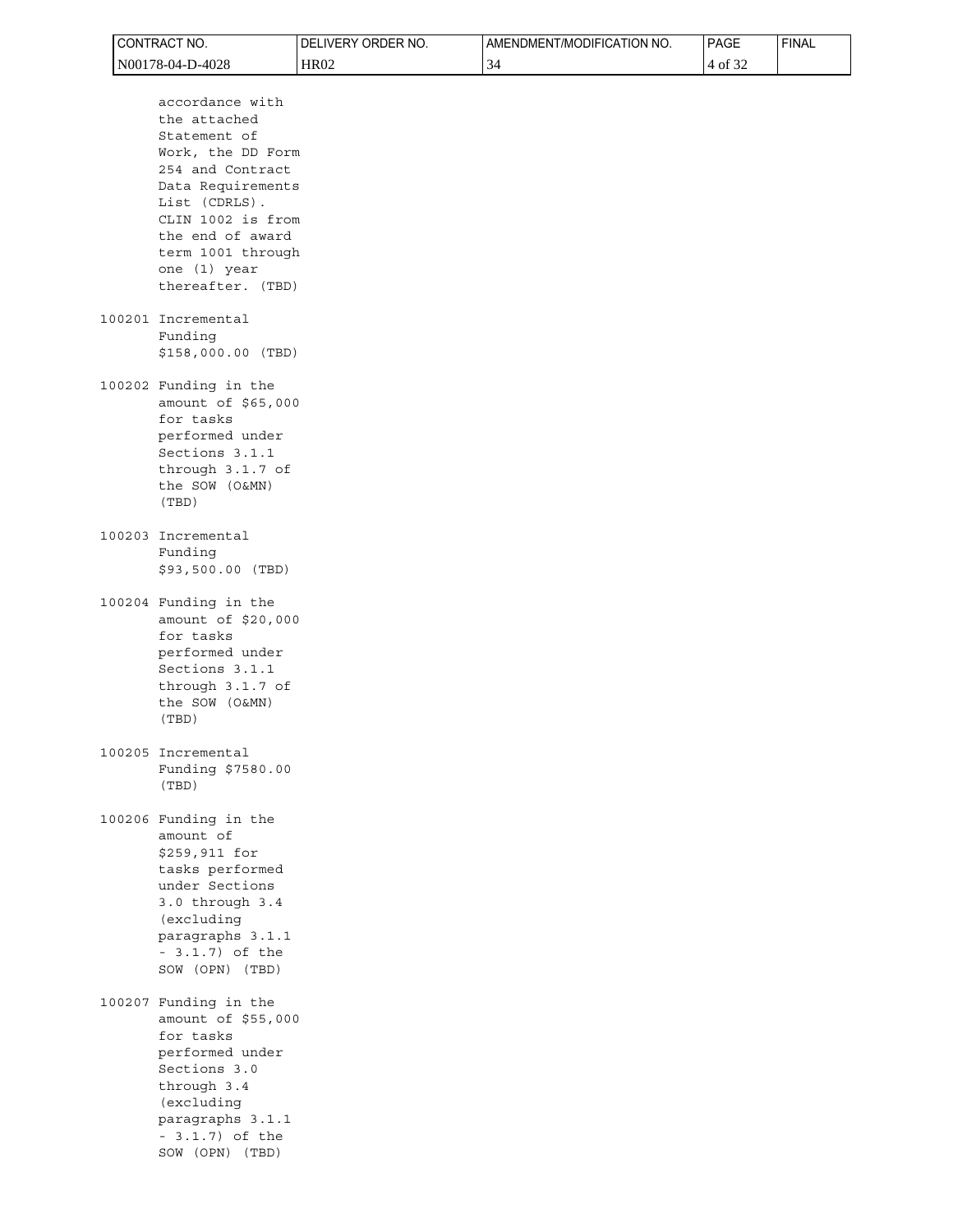| CONTRACT NO. |      |                                                                                                                                                                                                                                                                                                                                                                                                                                                                                                                                  | DELIVERY ORDER NO. | AMENDMENT/MODIFICATION NO. | <b>FINAL</b><br>PAGE |              |  |
|--------------|------|----------------------------------------------------------------------------------------------------------------------------------------------------------------------------------------------------------------------------------------------------------------------------------------------------------------------------------------------------------------------------------------------------------------------------------------------------------------------------------------------------------------------------------|--------------------|----------------------------|----------------------|--------------|--|
|              |      | N00178-04-D-4028                                                                                                                                                                                                                                                                                                                                                                                                                                                                                                                 | <b>HR02</b>        | 34                         | 5 of 32              |              |  |
|              |      | 100208 Funding in the<br>amount of \$7,000<br>for tasks<br>performed under<br>Sections 3.1.1<br>through 3.1.7 of<br>the SOW (O&MN)<br>(TBD)                                                                                                                                                                                                                                                                                                                                                                                      |                    |                            |                      |              |  |
|              |      | 100209 Incremental<br>Funding<br>\$18,000.00 (O&MN)<br>(TBD)                                                                                                                                                                                                                                                                                                                                                                                                                                                                     |                    |                            |                      |              |  |
|              |      | 100210 ACRN: AZ \$2,700<br>PURCHASE REQUEST<br>NO 90331578 (OPN)                                                                                                                                                                                                                                                                                                                                                                                                                                                                 |                    |                            |                      |              |  |
|              | 1003 | Services and<br>materials<br>necessary in<br>developing<br>improvements and<br>modifications to<br>the $AN/WLD-1(V)$<br>RMS, and to<br>provide services<br>from engineering<br>design through<br>documentation<br>development and<br>fabrication and<br>assembly of field<br>change kits in<br>accordance with<br>the attached<br>Statement of<br>Work, the DD Form<br>254 and Contract<br>Data Requirements<br>List (CDRLS).<br>CLIN 1003 is from<br>the end of award<br>term 1002 through<br>one (1) year<br>thereafter. (TBD) | 7940.0 LH          |                            |                      | \$710,749.00 |  |
|              |      | 100301 ACRN: AZ \$9,500<br>PURCHASE REQUEST<br>NO 90331579 (OPN)                                                                                                                                                                                                                                                                                                                                                                                                                                                                 |                    |                            |                      |              |  |
|              |      | 100302 ACRN: BA \$23,917<br>PURCHASE REQUEST<br>NO 92018906<br>(OTHER)                                                                                                                                                                                                                                                                                                                                                                                                                                                           |                    |                            |                      |              |  |
|              |      | 100303 ACRN: BB \$20,000<br>PURCHASE REQUEST<br>NO 92728388<br>(RDT&E)                                                                                                                                                                                                                                                                                                                                                                                                                                                           |                    |                            |                      |              |  |
|              |      | 100304 ACRN: BC \$30,000<br>PURCHASE REQUEST<br>NO 93353868<br>(RDT&E)                                                                                                                                                                                                                                                                                                                                                                                                                                                           |                    |                            |                      |              |  |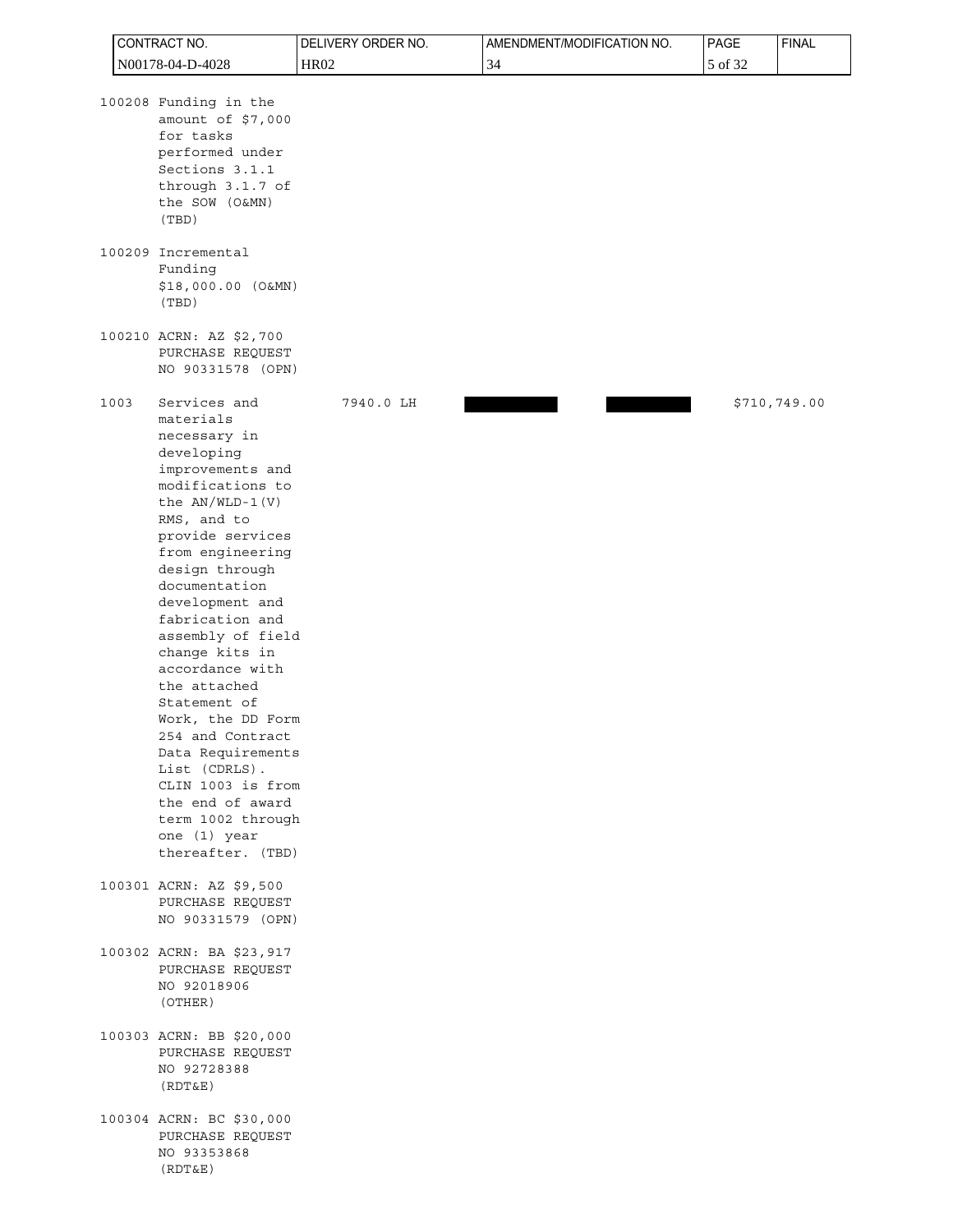|      | CONTRACT NO.                                                                                                                                                                                                                                                                                                                                                   | DELIVERY ORDER NO.                   | AMENDMENT/MODIFICATION NO. | PAGE    | <b>FINAL</b> |
|------|----------------------------------------------------------------------------------------------------------------------------------------------------------------------------------------------------------------------------------------------------------------------------------------------------------------------------------------------------------------|--------------------------------------|----------------------------|---------|--------------|
|      | N00178-04-D-4028                                                                                                                                                                                                                                                                                                                                               | <b>HR02</b>                          | 34                         | 6 of 32 |              |
|      | 100305 ACRN: BD \$10,000<br>PURCHASE REQUEST<br>NO 01202750<br>$(0\&MN, N)$                                                                                                                                                                                                                                                                                    |                                      |                            |         |              |
|      | 100306 ACRN: BE \$30,000<br>PURCHASE REQUEST<br>NO 01454990<br>(RDT&E)                                                                                                                                                                                                                                                                                         |                                      |                            |         |              |
|      | 100307 ACRN: BG \$19,000<br>PURCHASE REQUEST<br>NO 01992167<br>(RDT&E)                                                                                                                                                                                                                                                                                         |                                      |                            |         |              |
|      | 100308 ACRN: BK \$95,000<br>PURCHASE REQUEST<br>NO 02924142<br>(RDT&E)                                                                                                                                                                                                                                                                                         |                                      |                            |         |              |
|      | 100309 ACRN: BL \$225,786<br>PURCHASE REQUEST<br>NO 03196751<br>(RDT&E)                                                                                                                                                                                                                                                                                        |                                      |                            |         |              |
|      | 100310 ACRN: BM \$9,033<br>PURCHASE REQUEST<br>NO 10355756<br>(RDT&E)                                                                                                                                                                                                                                                                                          |                                      |                            |         |              |
|      | 100311 ACRN: BN \$60,000<br>PURCHASE REQUEST<br>NO 10954522<br>(RDT&E)                                                                                                                                                                                                                                                                                         |                                      |                            |         |              |
|      | For ODC Items:                                                                                                                                                                                                                                                                                                                                                 |                                      |                            |         |              |
| Item |                                                                                                                                                                                                                                                                                                                                                                | Supplies/Services Qty Unit Est. Cost |                            |         |              |
| 3000 | Other direct<br>costs required to<br>perform the<br>effort under CLIN<br>1000 include<br>\$72,000.00 for<br>travel and<br>\$100,000.00 for<br>procurements,<br>packaging, and<br>delivery of Field<br>Change Kits.<br>These amounts<br>should be used as<br>the base for<br>estimating<br>purposes with all<br>overheads applied<br>to these figures.<br>(TBD) |                                      | 1.0 Lot \$191,120.00       |         |              |
|      | 300001 ACRN: AA<br>PURCHASE REQUEST                                                                                                                                                                                                                                                                                                                            |                                      |                            |         |              |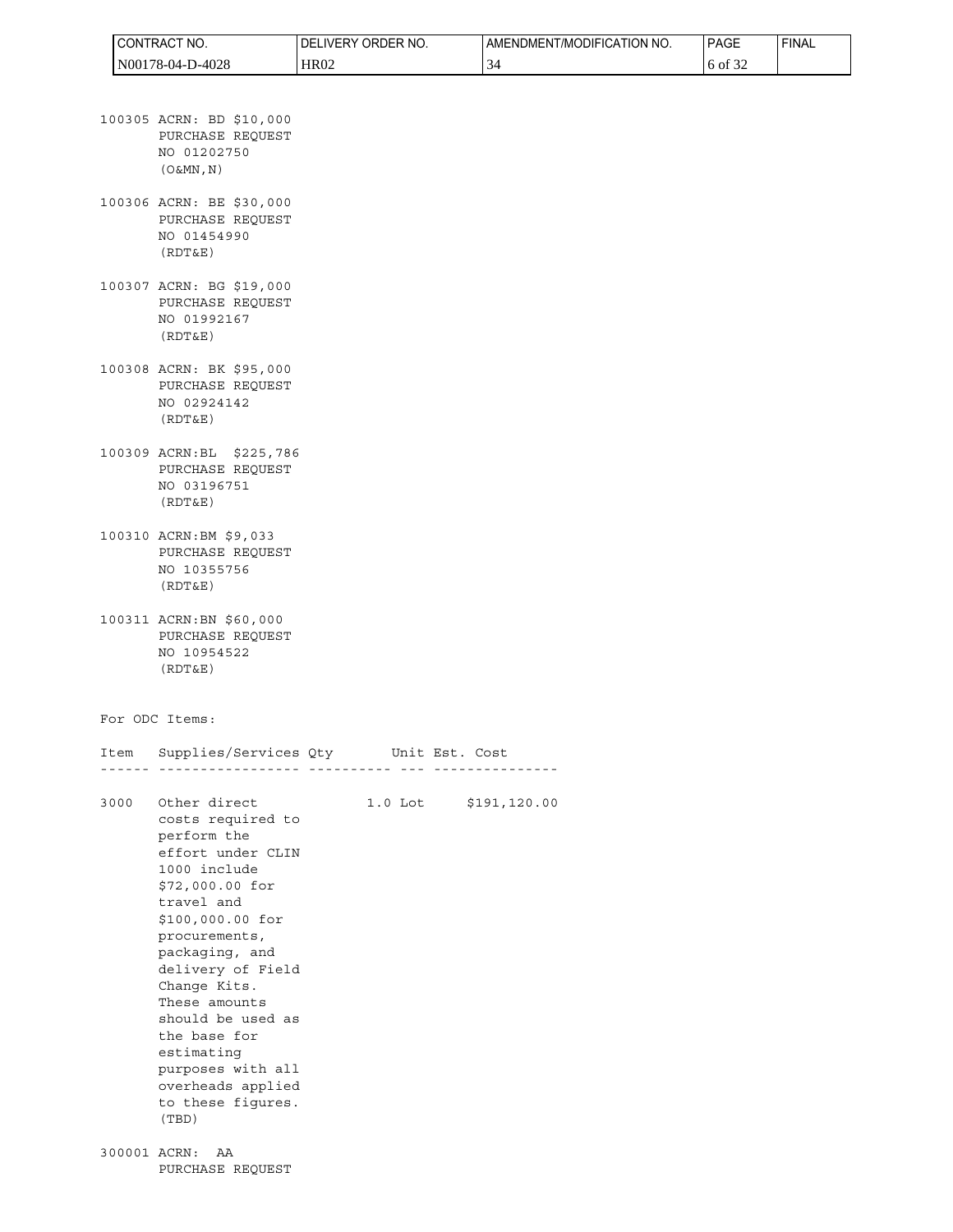|      | CONTRACT NO.                                                                                                                                                                                                                                                                                                                                                   | DELIVERY ORDER NO. | AMENDMENT/MODIFICATION NO. | PAGE    | <b>FINAL</b> |
|------|----------------------------------------------------------------------------------------------------------------------------------------------------------------------------------------------------------------------------------------------------------------------------------------------------------------------------------------------------------------|--------------------|----------------------------|---------|--------------|
|      | N00178-04-D-4028                                                                                                                                                                                                                                                                                                                                               | <b>HR02</b>        | 34                         | 7 of 32 |              |
|      | NO 61784265 (OPN)<br>300002 ACRN:<br>AB<br>PURCHASE REQUEST<br>NO 62566195 (OPN)                                                                                                                                                                                                                                                                               |                    |                            |         |              |
|      | 300003 ACRN:<br>AC<br>PURCHASE REQUEST<br>NO 70922346 (OPN)                                                                                                                                                                                                                                                                                                    |                    |                            |         |              |
|      | 300004 ACRN:<br>ΑY<br>PURCHASE REQUEST<br>NO 90054706<br>(OTHER)                                                                                                                                                                                                                                                                                               |                    |                            |         |              |
|      | 300005 ACRN:<br>ΑZ<br>PURCHASE REQUEST<br>NO 90331580 (OPN)                                                                                                                                                                                                                                                                                                    |                    |                            |         |              |
| 3001 | Other direct<br>costs required to<br>perform the<br>effort under CLIN<br>1001 include<br>\$72,000.00 for<br>travel and<br>\$100,000.00 for<br>procurements,<br>packaging, and<br>delivery of Field<br>Change Kits.<br>These amounts<br>should be used as<br>the base for<br>estimating<br>purposes with all<br>overheads applied<br>to these figures.<br>(OPN) | $1.0$ Lot          | \$191, 120.00              |         |              |
|      | 300101 Funding in the<br>amount of \$60,000<br>for ODC'S under<br>Sections 3.0<br>through 3.4<br>(excluding<br>paragraphs 3.1.1<br>$-3.1.7)$ of the<br>SOW (OPN) (OPN)                                                                                                                                                                                         |                    |                            |         |              |
|      | 300102 Funding in the<br>amount of \$35,000<br>for ODC'S under<br>Sections 3.1.1<br>through 3.1.7 of<br>the SOW (O&MN)<br>(OPN)                                                                                                                                                                                                                                |                    |                            |         |              |
|      | 300103 Funding in the<br>amount of \$35,000<br>for ODC'S under<br>Sections 3.1.1<br>through 3.1.7 of<br>the SOW (O&MN)<br>(OPN)                                                                                                                                                                                                                                |                    |                            |         |              |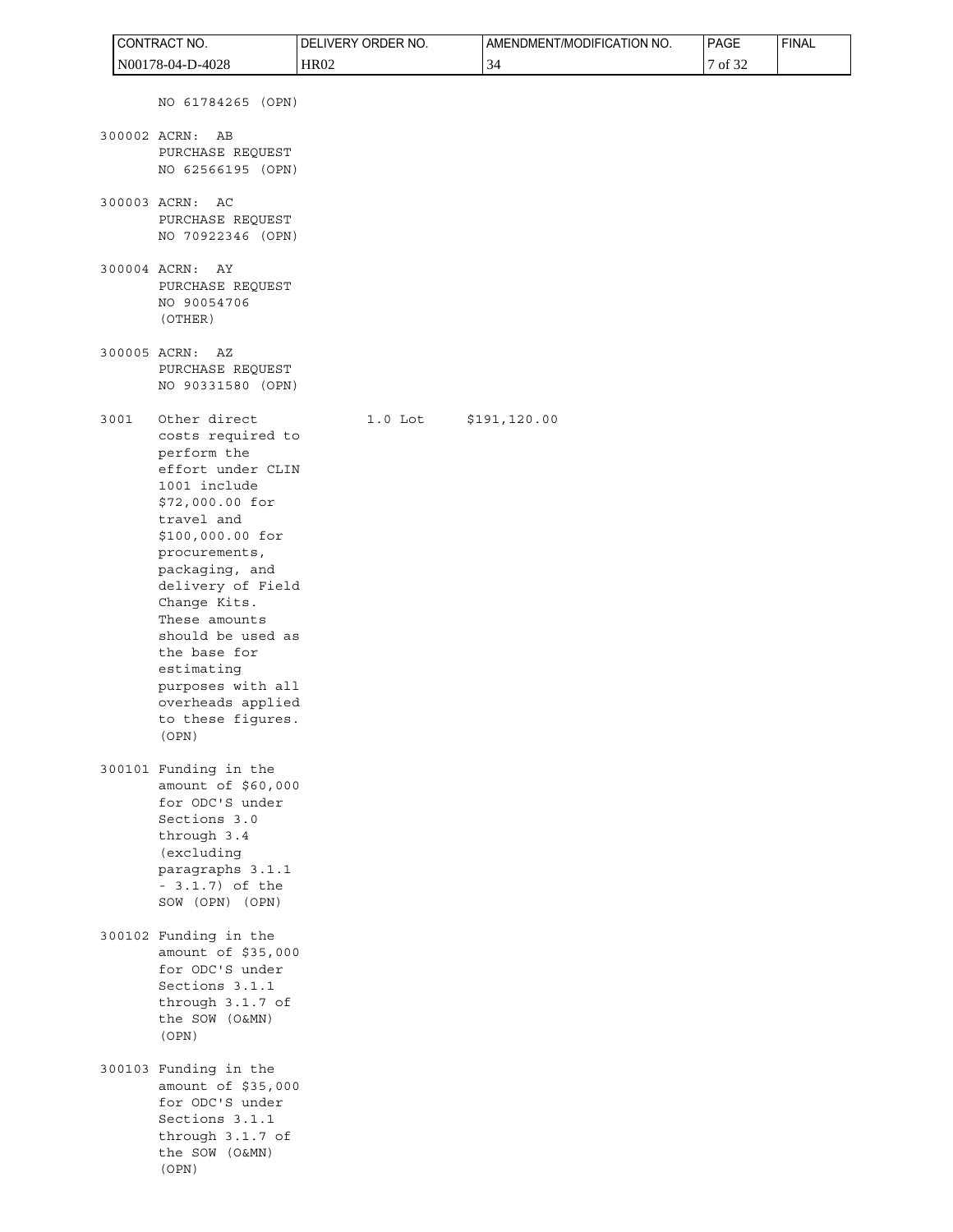| CONTRACT NO.                                                                                                                                                                                                                                                                                                                                                           | DELIVERY ORDER NO. | AMENDMENT/MODIFICATION NO. | <b>PAGE</b> | <b>FINAL</b> |
|------------------------------------------------------------------------------------------------------------------------------------------------------------------------------------------------------------------------------------------------------------------------------------------------------------------------------------------------------------------------|--------------------|----------------------------|-------------|--------------|
| N00178-04-D-4028                                                                                                                                                                                                                                                                                                                                                       | <b>HR02</b>        | 34                         | 8 of 32     |              |
|                                                                                                                                                                                                                                                                                                                                                                        |                    |                            |             |              |
| 300104 ACRN: AK \$10,000<br>PURCHASE REQUEST<br>NO 80565660 (OPN)                                                                                                                                                                                                                                                                                                      |                    |                            |             |              |
| 300105 Funding in the<br>amount of \$25,000<br>for ODC'S under<br>Sections 3.0<br>through 3.4<br>(excluding<br>paragraphs 3.1.1<br>$-3.1.7)$ of the<br>SOW (OPN) (OPN)                                                                                                                                                                                                 |                    |                            |             |              |
| 300106 Funding in the<br>amount of \$5,000<br>for tasks<br>performed under<br>Sections 3.1.1<br>through 3.1.7 of<br>the SOW (O&MN)<br>(OPN)                                                                                                                                                                                                                            |                    |                            |             |              |
| Other direct<br>3002<br>costs required to<br>perform the<br>effort under CLIN<br>1002 include<br>\$72,000.00 for<br>travel and<br>\$100,000.00 for<br>procurements,<br>packaging, and<br>delivery of Field<br>Change Kits.<br>These amounts<br>should be used as<br>the base for<br>estimating<br>purposes with all<br>overheads applied<br>to these figures.<br>(OPN) | $1.0$ Lot          | \$191, 120.00              |             |              |
| 300201 Funding in the<br>amount of \$35,000<br>for tasks<br>performed under<br>Sections 3.0<br>through 3.4<br>(excluding<br>paragraphs 3.1.1<br>$-3.1.7)$ of the<br>SOW (OPN) (OPN)                                                                                                                                                                                    |                    |                            |             |              |
| 300202 Incremental<br>Funding<br>\$11,000.00 (OPN)                                                                                                                                                                                                                                                                                                                     |                    |                            |             |              |
| 300203 Funding in the<br>amount of<br>\$134,078 for<br>tasks performed<br>under Sections                                                                                                                                                                                                                                                                               |                    |                            |             |              |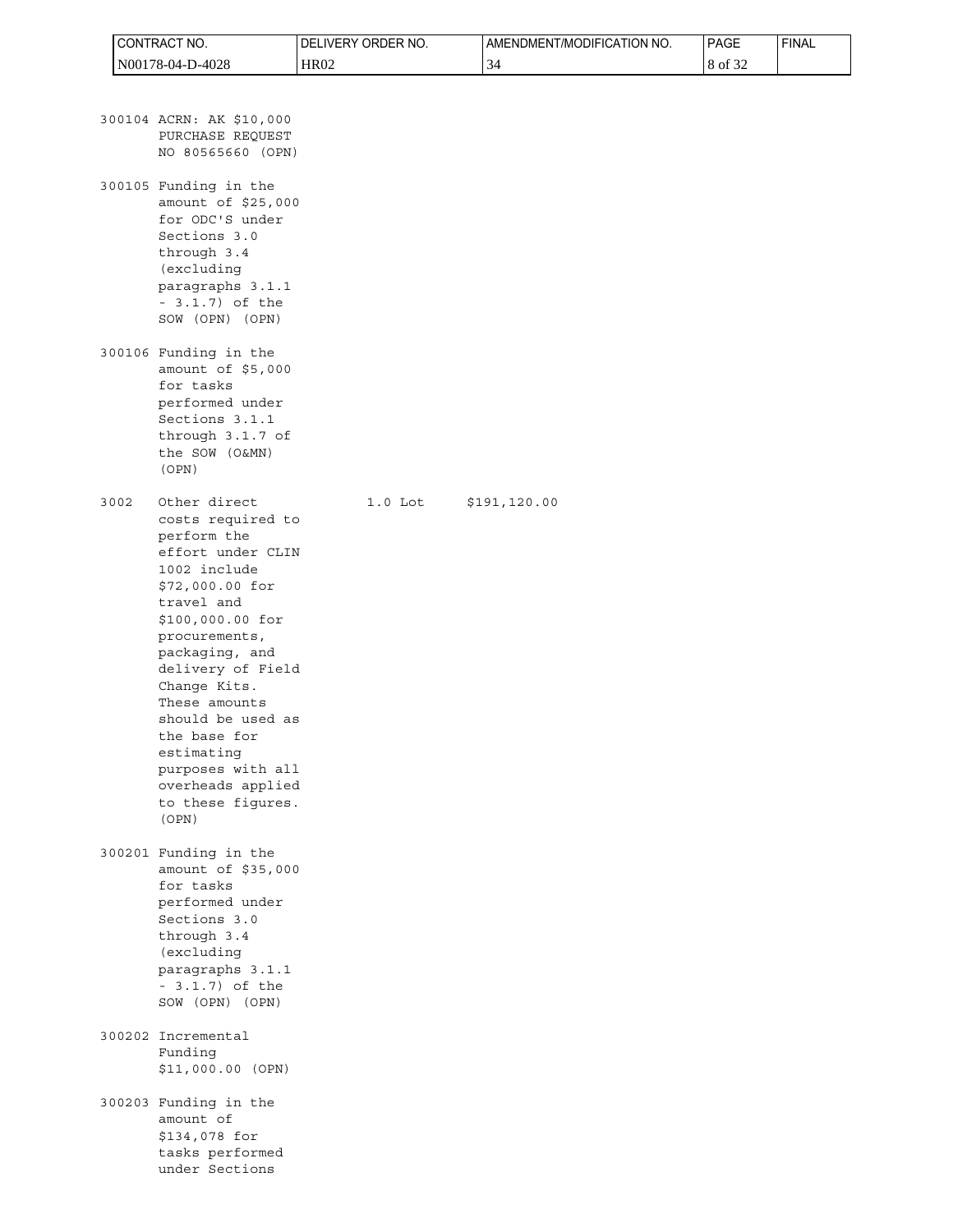|      | CONTRACT NO.                                                                                                                                                                                                                                                                                                                     | DELIVERY ORDER NO. |               | AMENDMENT/MODIFICATION NO. | PAGE    | <b>FINAL</b> |
|------|----------------------------------------------------------------------------------------------------------------------------------------------------------------------------------------------------------------------------------------------------------------------------------------------------------------------------------|--------------------|---------------|----------------------------|---------|--------------|
|      | N00178-04-D-4028                                                                                                                                                                                                                                                                                                                 | <b>HR02</b>        | 34            |                            | 9 of 32 |              |
|      | 3.0 through 3.4<br>(excluding<br>paragraphs 3.1.1<br>$-3.1.7)$ of the<br>SOW (OPN) (OPN)<br>300204 Funding in the<br>amount of \$2,000<br>for tasks<br>performed under<br>Sections 3.1.1<br>through 3.1.7 of<br>the SOW (O&MN)<br>(OPN)                                                                                          |                    |               |                            |         |              |
| 3003 | Other direct<br>costs required to<br>perform the<br>effort under CLIN<br>1003 include<br>\$72,000.00 for<br>travel and<br>\$100,000.00 for<br>procurements,<br>packaging, and<br>delivery of Field<br>Change Kits.<br>These amounts<br>should be used as<br>the base for<br>estimating<br>purposes with all<br>overheads applied | $1.0$ Lot          | \$191, 120.00 |                            |         |              |
|      | to these figures.<br>(OPN)<br>300301 ACRN: BK \$5,000                                                                                                                                                                                                                                                                            |                    |               |                            |         |              |
|      | PURCHASE REQUEST<br>NO 02924154<br>(RDT&E)                                                                                                                                                                                                                                                                                       |                    |               |                            |         |              |
|      | 300302 ACRN: BL \$8,000<br>PURCHASE REQUEST<br>NO 03196756<br>(RDT&E)                                                                                                                                                                                                                                                            |                    |               |                            |         |              |
|      | 300303 ACRN: BM \$1,512<br>PURCHASE REQUEST<br>NO 10355757<br>(RDT&E)                                                                                                                                                                                                                                                            |                    |               |                            |         |              |
|      | 300304 ACRN: BN \$9,033<br>PURCHASE REQUEST<br>NO 10954528<br>(RDT&E)                                                                                                                                                                                                                                                            |                    |               |                            |         |              |
|      | For Cost Type Items:                                                                                                                                                                                                                                                                                                             |                    |               |                            |         |              |
| Item | Supplies/Services Qty Unit Est. Cost Fixed Fee CPFF                                                                                                                                                                                                                                                                              | - - - - - - -      | ---------     |                            |         |              |
| 4000 | Services and 7940.0 LH \$688,237.00 \$47,390.00 \$735,627.00<br>materials<br>necessary in                                                                                                                                                                                                                                        |                    |               |                            |         |              |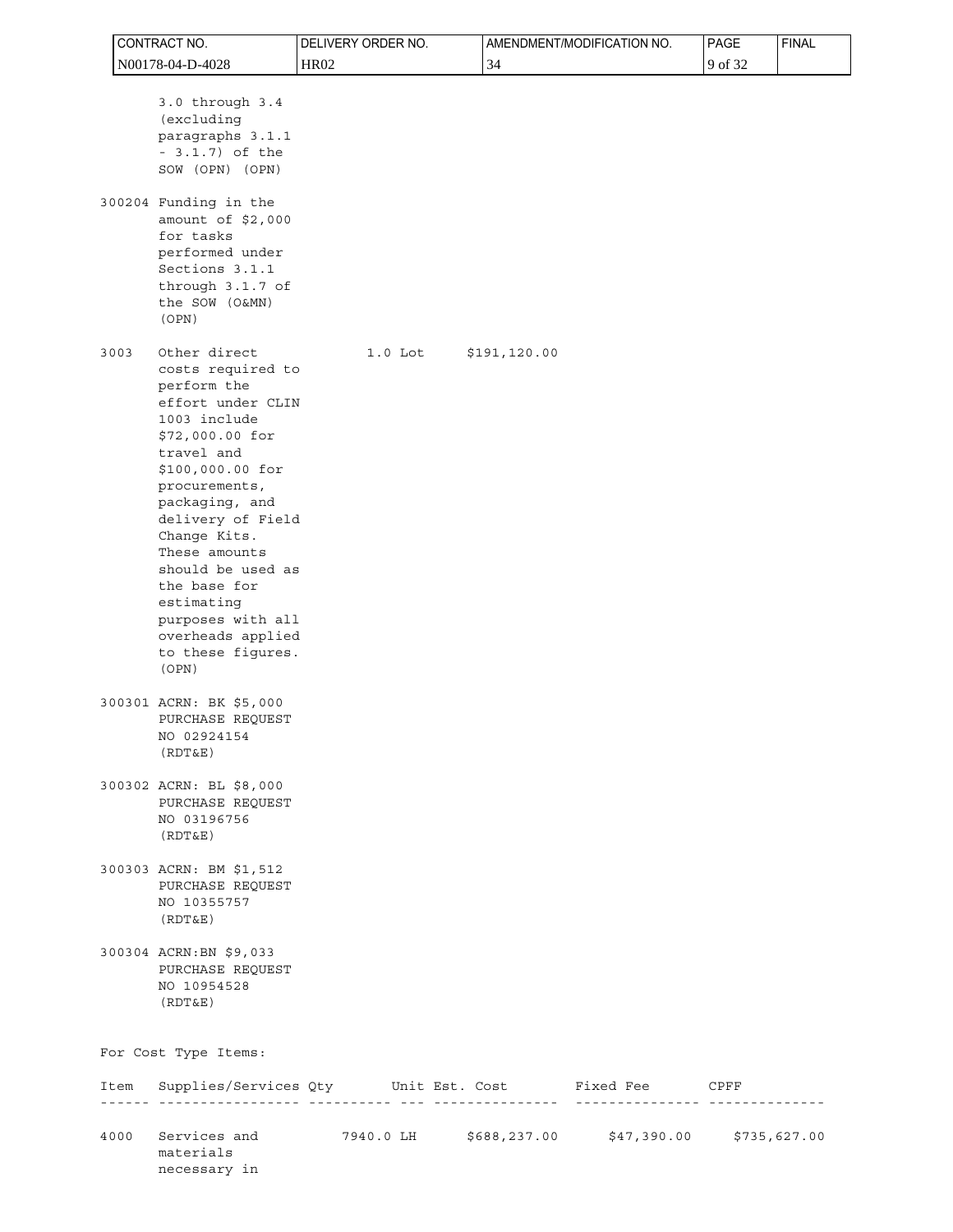|      | CONTRACT NO.                         | DELIVERY ORDER NO. |               | AMENDMENT/MODIFICATION NO. | PAGE     | <b>FINAL</b> |
|------|--------------------------------------|--------------------|---------------|----------------------------|----------|--------------|
|      | N00178-04-D-4028                     | <b>HR02</b>        | 34            |                            | 10 of 32 |              |
|      | developing                           |                    |               |                            |          |              |
|      | improvements and                     |                    |               |                            |          |              |
|      | modifications to                     |                    |               |                            |          |              |
|      | the $AN/WLD-1(V)$                    |                    |               |                            |          |              |
|      | RMS, and to                          |                    |               |                            |          |              |
|      | provide services                     |                    |               |                            |          |              |
|      | from engineering                     |                    |               |                            |          |              |
|      | design through                       |                    |               |                            |          |              |
|      | documentation                        |                    |               |                            |          |              |
|      | development and                      |                    |               |                            |          |              |
|      | fabrication and                      |                    |               |                            |          |              |
|      | assembly of field                    |                    |               |                            |          |              |
|      | change kits in                       |                    |               |                            |          |              |
|      | accordance with                      |                    |               |                            |          |              |
|      | the attached                         |                    |               |                            |          |              |
|      | Statement of                         |                    |               |                            |          |              |
|      | Work, the DD Form                    |                    |               |                            |          |              |
|      | 254 and Contract                     |                    |               |                            |          |              |
|      | Data Requirements                    |                    |               |                            |          |              |
|      | List (CDRLS).                        |                    |               |                            |          |              |
|      | CLIN 4000 is from                    |                    |               |                            |          |              |
|      | the end of award                     |                    |               |                            |          |              |
|      | term 1003 through                    |                    |               |                            |          |              |
|      | one (1) year                         |                    |               |                            |          |              |
|      | thereafter. (OPN)                    |                    |               |                            |          |              |
|      | 400001 ACRN: BH                      |                    |               |                            |          |              |
|      | \$3,000PURCHASE                      |                    |               |                            |          |              |
|      | REQUEST NUMBER:                      |                    |               |                            |          |              |
|      | 02305652 (RDT&E)                     |                    |               |                            |          |              |
|      |                                      |                    |               |                            |          |              |
|      | 400002 ACRN: BN                      |                    |               |                            |          |              |
|      | \$130,000.                           |                    |               |                            |          |              |
|      | PURCHASE REQUEST:                    |                    |               |                            |          |              |
|      | 10600363 (RDT&E)                     |                    |               |                            |          |              |
|      | 400003 ACRN:<br>\$15,000.            |                    |               |                            |          |              |
|      | PURCHASE REQUEST:                    |                    |               |                            |          |              |
|      | 11228538 (RDDA)                      |                    |               |                            |          |              |
|      |                                      |                    |               |                            |          |              |
|      | For ODC Items:                       |                    |               |                            |          |              |
|      |                                      |                    |               |                            |          |              |
| Item | Supplies/Services Qty Unit Est. Cost | . <u>.</u>         |               |                            |          |              |
|      |                                      |                    |               |                            |          |              |
| 6000 | Other direct                         | $1.0$ Lot          | \$191, 120.00 |                            |          |              |
|      | costs required to                    |                    |               |                            |          |              |
|      | perform the                          |                    |               |                            |          |              |
|      | effort under CLIN<br>4000 include    |                    |               |                            |          |              |
|      | \$72,000.00 for                      |                    |               |                            |          |              |
|      | travel and                           |                    |               |                            |          |              |
|      | \$100,000.00 for                     |                    |               |                            |          |              |
|      | procurements,                        |                    |               |                            |          |              |
|      | packaging, and                       |                    |               |                            |          |              |
|      | delivery of Field                    |                    |               |                            |          |              |
|      | Change Kits.                         |                    |               |                            |          |              |
|      | These amounts                        |                    |               |                            |          |              |
|      | should be used as                    |                    |               |                            |          |              |
|      | the base for                         |                    |               |                            |          |              |
|      | estimating                           |                    |               |                            |          |              |
|      | purposes with all                    |                    |               |                            |          |              |
|      | overheads applied                    |                    |               |                            |          |              |
|      | to these figures.                    |                    |               |                            |          |              |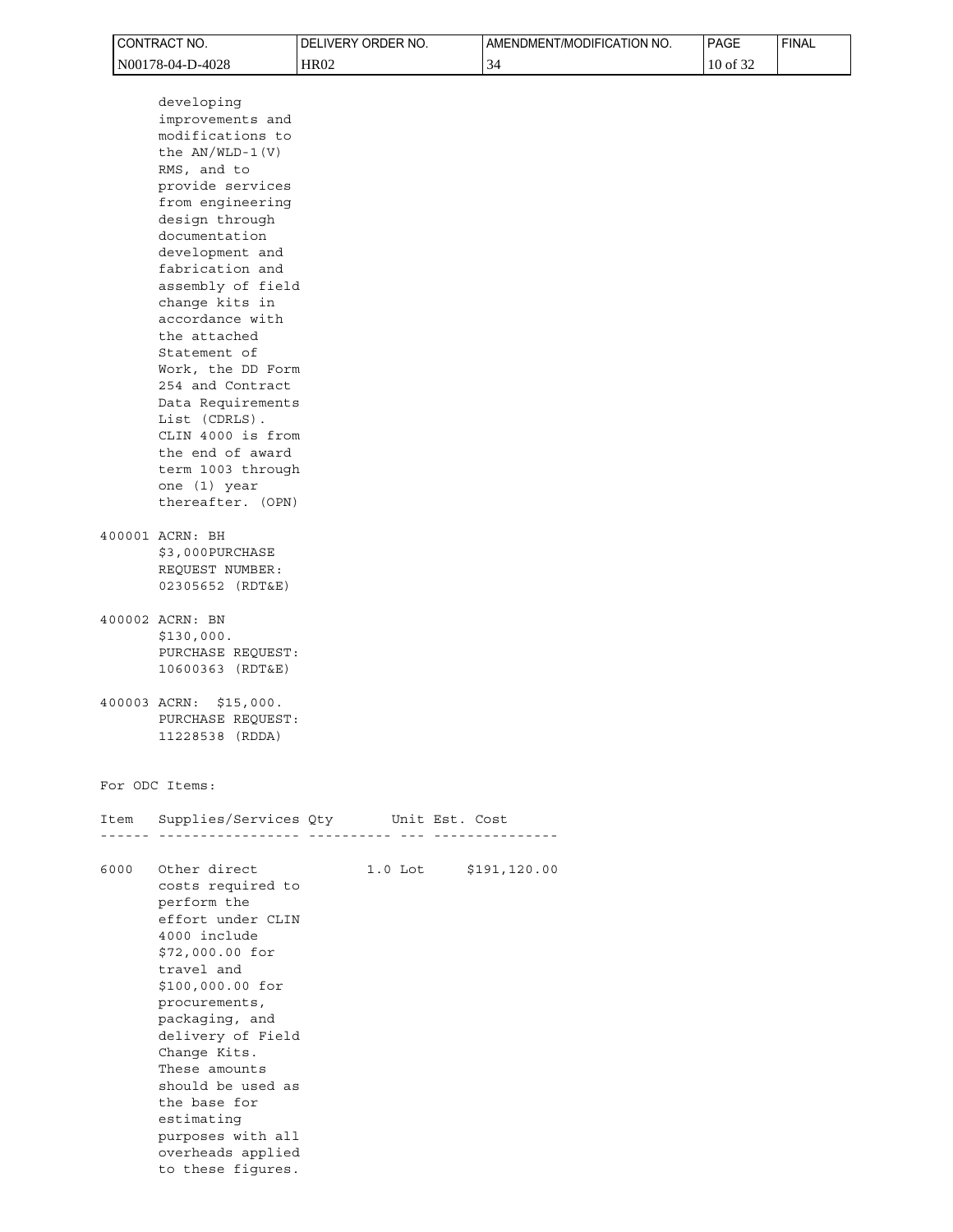| <b>I CONTRACT</b><br>NO. | ORDER NO.<br><b>LIVERY</b><br>DEI | AMENDMENT/MODIFICATION NO. | <b>PAGE</b>            | <b>FINAL</b> |
|--------------------------|-----------------------------------|----------------------------|------------------------|--------------|
| 178-04-D-4028<br>  N001  | HR02                              | -<br>- 34                  | $\sim$ $\sim$<br>of 32 |              |

(OPN)

- 600001 ACRN: AA PURCHASE REQUEST NUMBER: 01748888 (OPN)
- 600002 ACRN: BH PURCHASE REQUEST NUMBER: 02326057 (RDT&E)
- 600003 ACRN: \$20,000 PURCHASE REQUEST NUMBER: 10600368 (RDT&E)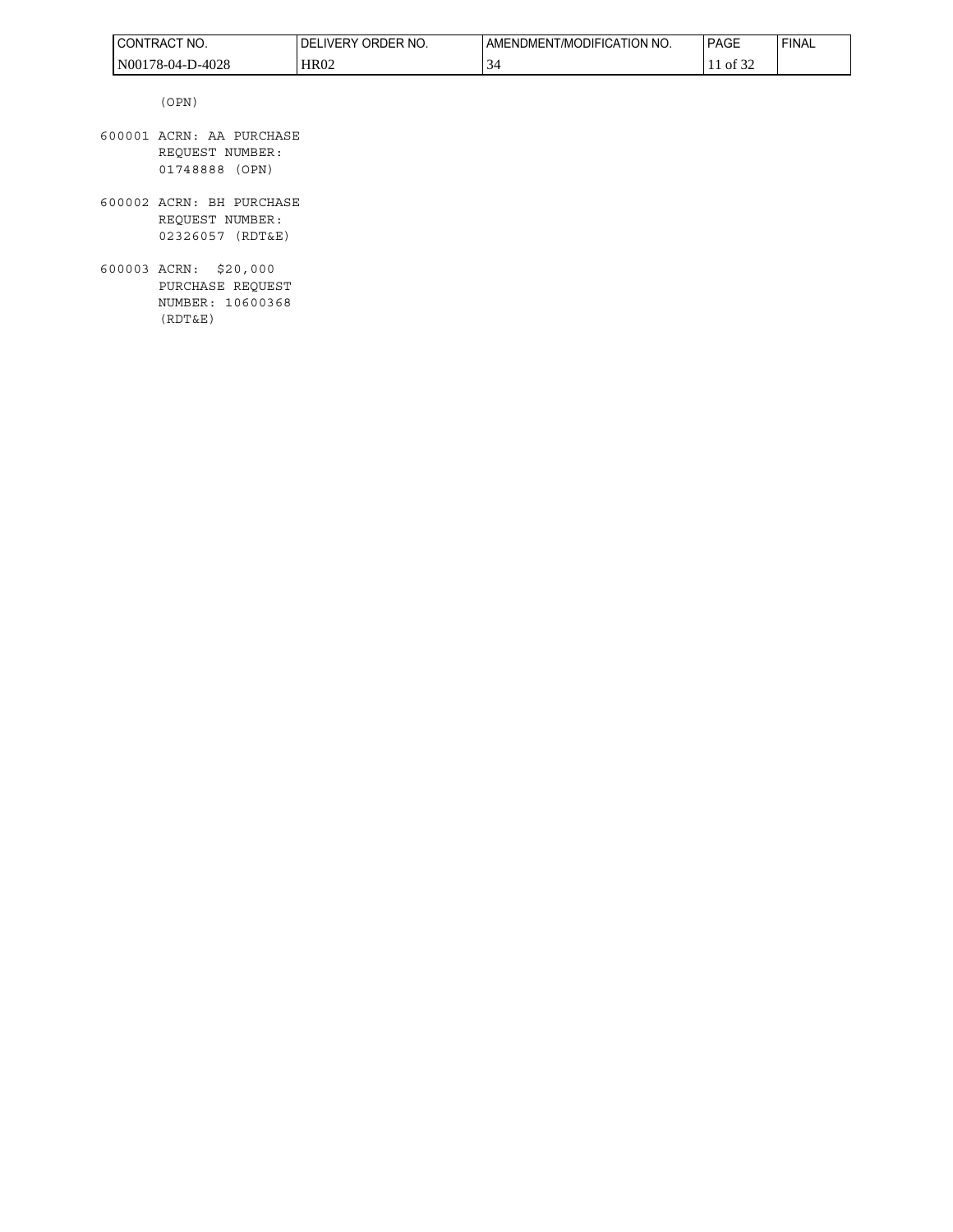| l CON<br>NO.<br>⊥RAC⊥          | ORDER NO.<br>DΕ<br><b>IVERY</b> | ' NO.<br><b>CATION'</b><br>JDIFIC<br>T/MC<br>JMEN.<br>AMFNL' | <b>PAGE</b>         | <b>FINAL</b> |
|--------------------------------|---------------------------------|--------------------------------------------------------------|---------------------|--------------|
| N00<br>0-4028<br>$16 - 04 - 1$ | <b>HR02</b>                     | ىر                                                           | $\sim$<br>Οİ<br>-24 |              |

## **SECTION C DESCRIPTIONS AND SPECIFICATIONS**

## STATEMENT OF WORK FOR TECHNICAL SERVICES IN SUPPORT OF AN/WLD-1(V)1

REMOTE MINEHUNTING SYSTEM (RMS) PROGRAM

(2 February 2006)

1.0 SCOPE

The Naval Surface Warfare Center Panama City (NSWC PC) is responsible for conducting organic mine countermeasure (CM) warfare, mission analysis, and related system engineering involved in the development of the AN/WLD-1(V)1 RMS. The purpose of the AN/WLD-1(V)1 is to locate bottom and in-volume mines using a remotely operated, semisubmersible vehicle to tow an underwater sensor suite for mine detection. The purpose of the system is to decrease risk for surface ship, submarine, and amphibious operations in a mined area. The AN/WLD-1(V)1 development program provides the semisubmersible vehicle with one or more sensor systems to detect, and classify to some degree, underwater objects. The system operates in an organic fleet environment from surface combatants, using an operational mission planning and execution system along with vehicle and sensor control, signal processing, and communications subsystems. NSWC PC is the designated Technical Direction Agent (TDA) and In-Service Engineering Agent (ISEA) for the AN/WLD-1(V)1 acquisition program. NSWC PC requires the a level of effort support from a contractor with experience in developing improvements and modifications to the AN/WLD-1(V) RMS, and is able to provide a full range of services from engineering design through documentation development and fabrication and assembly of field change kits.

The tasks defined in this statement include the development of design improvements to the AN/WLD-1(V)1 system through the Engineering Change Proposal process in support of the NSWC PC In-Service Engineering Agent (ISEA). Enclosed is a sample FOT&E ECP required issues list, which is updated regularly as new issues become known. This list is representative of the typical engineering required and is provided for information purposes only.

## 2.0 APPLICABLE DOCUMENTS

#### 2.1 Military Specifications

a) MIL-DTL-31000 General Specifications for Technical Data Packages

2.2 Military Standards

- a) MIL-STD-2039 Preparation of Field Change and Field Change Kits
- 2.3 Other Documents
- a) CSS Specification A12-99-0001 (Amendment 0005)
- b) EIA-649 National Consensus for Configuration Management
- c) OPNAVINST S5513.7C Security Classification Guide for the RMS

## d) AN/WLD-1(V)1 IETM SW571-AA-SSM-010

- e) AN/WLD-1(V)1 Concept of Operations (Draft)
- f) AN/WLD-1(V)1 Technical Data Package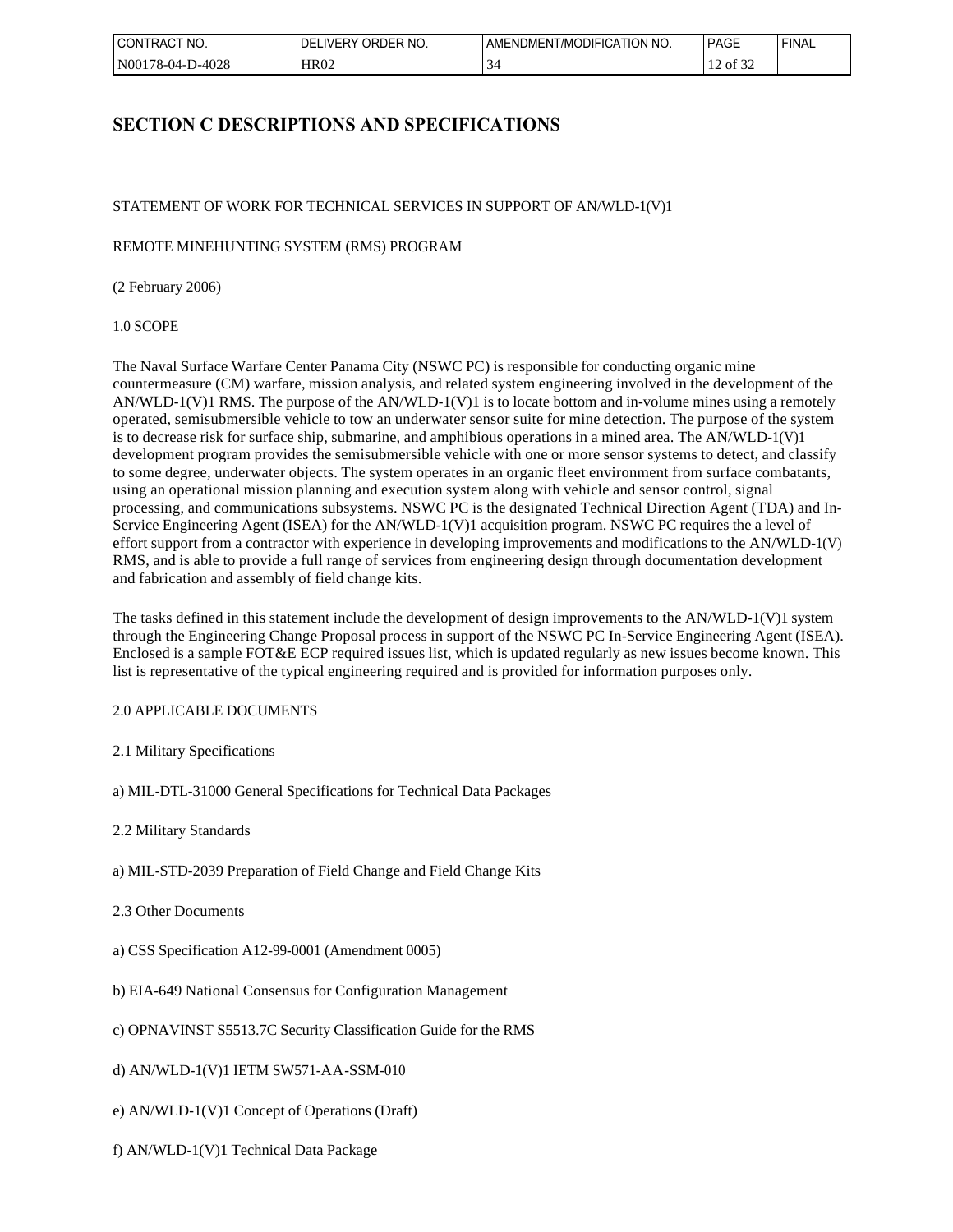| CONTRACT<br>NO.                    | ORDER NO.<br>DF<br>.\/EDV | ' NO.<br>ODIFICATION<br>I /MC<br>…HIENDMEN!‴ | <b>PAGE</b>      | <b>FINAL</b> |
|------------------------------------|---------------------------|----------------------------------------------|------------------|--------------|
| N001<br>D-4028<br>$16-04-1$<br>___ | HR02                      | ىر                                           | ΟĪ<br>-24<br>___ |              |

g) AN/WLD-1(V)1 RMS equipment operating manuals

h) AN/WLD-1(V)1 RMS interface specifications documenting other system interfaces

i) NAVSEA Technical Specification 9090-310D Alterations to Ships Accomplished by Alteration Installation Teams

j) C4ISR Architecture Framework Ver 2.0 dated 18 Dec 97

k) Mine Warfare C4ISR Architecture (Draft) dated 16 Feb 01

l) DoD Inst 5000.2R, Mandatory Procedures for Major Defense Acquisition

Programs (MDAPs) and Major Automated Information System (MAIS) Programs dated 4 Jan 01

m) TI 97-066 Concept of Operations (CONOPS) for the AN/SQQ-89(V)15 Surface Ship Undersea Warfare Combat Systems (Draft) dated 1 Nov 2000

n) CMPro Training Documentation

o) NSWC PC Master RMS Issues List

#### 3.0 REQUIREMENTS

## 3.1 Technical Support

The Contractor shall provide engineering, design, documentation, and fabrication expertise for AN/WLD-1(V)1 system deficiency resolution through engineering design and analysis, Class I Engineering Change Proposal (ECP) preparation, Drawing Requirements (DR) and Notice of Revision (NOR) preparation as well as drafting support for creation or changes due to these items, draft Field Change Bulletin (FCB) preparation, and Field Change (FC) kit assembly. The Contractor shall provide personnel with recent experience in resolving RMS design issues and who are familiar with RMS launch and recovery and support requirements. The Contractor shall provide a mix of mechanical and electrical engineers along with drafters and tradesman, with experience in developing improvements and modifications to the AN/WLD-1(V)1 RMS, to accomplish all of the tasks listed in the following sections.

The Government will provide the Contractor with the NSWC PC Master RMS Issues List. This list contains all of the RMS deficiencies that must be addressed by NSWC PC, Lockheed Martin, and others. This is a constantly changing document that will require weekly updates. The contractor shall be responsible for keeping this document current. The Government will provide direction on which issues will require FOT&E ECPs to correct and in what order the Contractor shall resolve each issue.

#### 3.1.1 Task Process Plan (A001)

The Contractor shall have and maintain a tailored Earned Value Management process and system to support the overall management of the requirements of the contract. The system will ensure that the cost, schedule, and technical aspects of the requirements are integrated to provide an accurate picture of the status, provide the basis for course correction, and bring the tasks in on schedule and within budget. The Contractor shall develop a schedule, cost spend plan graphic, and cost plan versus actual graphic as well as updating these items with latest progress.

## 3.1.2 NSWC PC Master RMS Issues List (A002)

The Contractor shall complete and report weekly updates to the NSWC PC Master RMS Issues List with input provided by the Government.

## 3.1.3 Preliminary Design Review (A003)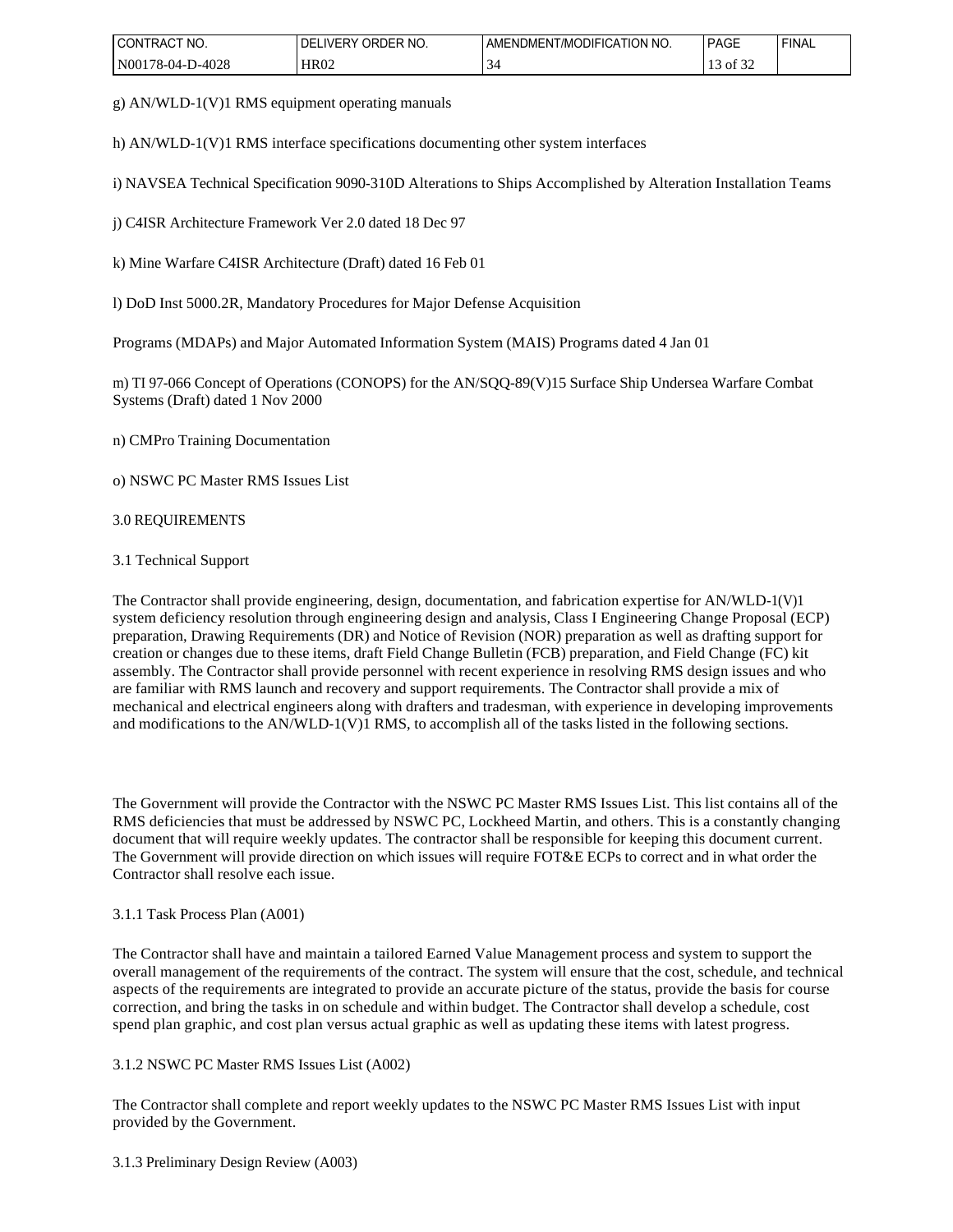| l CON<br>NO.<br>TRAC               | <b>ORDER NO.</b><br>IVEDY<br>٦F۱ | <b>DDIFICATION</b><br>' NO.<br>I /MC<br>AMENDMEN!" | <b>PAGE</b> | <b>FINAL</b> |
|------------------------------------|----------------------------------|----------------------------------------------------|-------------|--------------|
| N001<br>D-4028<br>$16-04-1$<br>___ | HR02                             |                                                    | ΟĪ          |              |

The Contractor shall hold a Preliminary Design Review (PDR) to demonstrate that each required issue has been resolved through engineering design and analysis. Several PDRs may be needed to cover all changes. The PDR will include the initial design concept and engineering sketches. Government approval of the design change is required before proceeding forward. The Contractor will give the Government 10 days prior notification of PDR dates to be sure appropriate personnel are available to attend. In accordance with prioritization and schedule, each PDR will occur no later than 45 days after issue assignment.

## 3.1.4 Critical Design Review (A004)

The Contractor shall hold a Critical Design Review (CDR) after the successful completion of each PDR and change correction, required for each issue resolved. Several CDRs may be needed to cover all changes. The CDR will include a completed design with engineering draft drawings. Government approval of the design correction is required before continuing forward. The Contractor will give the Government 10 days prior notification of CDR dates to be sure appropriate personnel are available to attend. In accordance with prioritization and schedule, each CDR will occur no later than 45 days after successful completion of PDR.

## 3.1.5 Engineering Change Proposal (A005)

The Contractor shall develop approximately 30 ECPs to correct the required issues from the NSWC PC Master RMS Issues List. These ECPs are necessary for AN/WLD-1(V)1 to move through the Low rate Initial Production (LRIP) and Final Operational Test &Evaluation (FOT&E) phases of the program. The contractor shall utilize the web based configuration management tool CMPro to submit ECPs using DD Form 1692 and supporting documentation such as DRs, NORs, and completed drawings. The contractor shall deliver completed drawings in the latest release AutoCAD. The Government will provide training and access to this configuration management tool once the Contractor provides the Government with a list of personnel requiring access. During development of the ECPs, any impacted Integrated Logistics Support (ILS) products will require input (as far as cost to implement and time to complete) from the NSWC PC Task Leader Sandra Wicks, Code L05, telephone: 230-7012.

## 3.1.6 Field Change Bulletin (A006)

The Contractor shall develop a draft FCB for each ECP, which shall cover the required documents, tools, materials, and step-by-step installation instructions needed to complete the field change.

## 3.1.7 Field Change Kits

Pending ECP approval through the AN/WLD-1(V)1 Configuration Control Board (CCB) process, the Contractor shall be responsible for any required procurements, fabrication, assembly, quality assurance, packaging, and delivery to NSWC PC of two FC kits for each ECP.

## 3.1.8 Installation Support

After completion of assembly of the FC kits, the contractor shall provide all personnel, equipment,

and materials necessary for installation of one FC for each ECP (approximately 30) on a DDG Class ship. The contractor shall provide Mechanical Technicians, Electronic Technicians, and welding support as required for each installation. Work must be coordinated and scheduled through cognizant NSWC PC engineers. All work must be accomplished in accordance with 2.3 (f), (h), and (i).

## 3.1.9 SHIPMAIN Support

At the completion of preparation of the ECPs, drawings, and change documentation, the contractor

shall prepare a Ship Change Document (SCD) using the Navy Data Environment (NDE) SCD module. The contractor shall also prepare a Cost Benefit Analysis (CBA) for each ECP as input to the SCD, also using NDE. The CBA shall look at each SCD and provide information including: (1) investment cost by work breakdown structure element; (2) investment cost by appropriation and program element funding; (3) the projected savings and cost avoidance associated with each change; and (4) installation fielding plan data. The contractor shall be responsible for the entry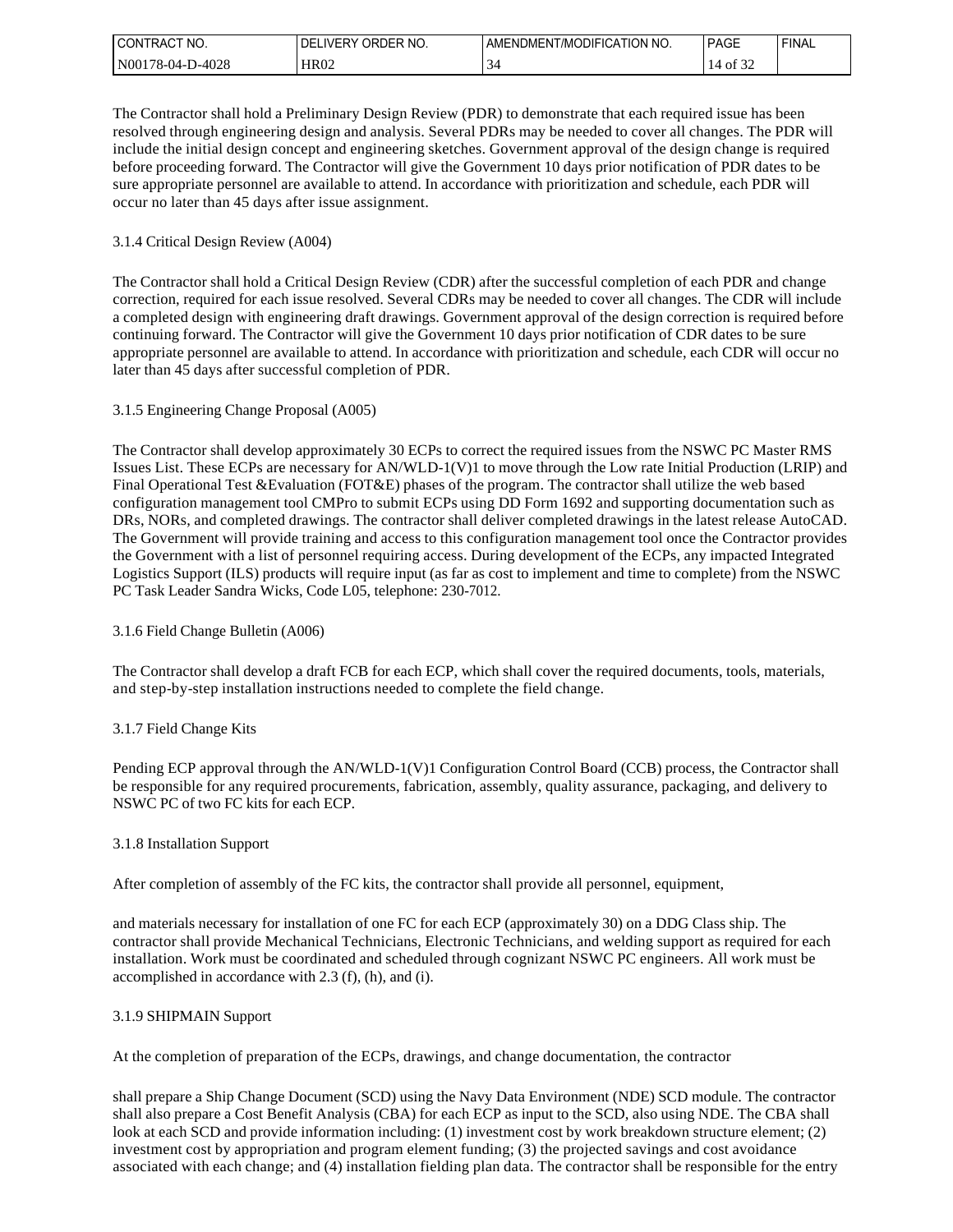| 'NO.<br>.)N<br><b>IRA</b>         | ריי RO.<br>ŊF.<br>יי טם∟…<br>יאנ. | NO.<br>TION<br>ODIFIC<br><b>AMENDMEN</b><br>/MC | <b>PAGE</b>           | <b>FINAL</b> |
|-----------------------------------|-----------------------------------|-------------------------------------------------|-----------------------|--------------|
| $'N00_1$<br>0-4028<br>.<br>$\sim$ | HR02                              | ◡                                               | ` Ol<br>-24<br>$\sim$ |              |

of Phase 1 data in the Cost Structure Worksheet (CSW) of the CBA.

## 3.2 Contractor Travel Requirements (A007)

The contractor shall provide qualified personnel to travel in support of NSWC PC tasks objectives. Travel , for each year of performance, is estimated as:

| <b>LOCATION</b>     | NUMBER OF TRIPS | NUMBER OF PEOPLE DURATION (DAYS) |  |
|---------------------|-----------------|----------------------------------|--|
| Bath, ME            |                 |                                  |  |
| West Palm Beach, FL | $\overline{4}$  |                                  |  |
| Norfolk, VA         |                 |                                  |  |
| Everett, WA         |                 | $\mathcal{D}$                    |  |
| San Diego, CA       |                 | 2                                |  |
| Pearl Harbor, HI    |                 |                                  |  |
| Fort Lauderdale, FL |                 |                                  |  |

The number of trips, duration, and number of personnel to each destination specified above may be varied as program requirements dictate, provided that the total estimated travel cost is not exceeded. However, under no circumstances may the contractor travel to a destination other than one of those specified above without the express written consent of the Contracting Officer.

## 3.3 Monthly Status Report (A008)

The contractor shall submit a monthly report that briefly describes effort performed, issues and resolutions, and projections for future scope, for each subtask in paragraphs 3.1.1 through 3.1.7, along with funds expended and remaining. This report shall include schedule and cost status as well as progress metrics to be decided at the kick-off meeting. The subject report shall contain the same information from subcontractor effort.

#### 3.4 Kick-Off Meeting

The Contractor shall hold a kick-off meeting no later than 5 days after the task order award to discuss priority and organization of issues requiring ECPs, monthly reporting date, and to make necessary clarifications.

#### 4.0 GOVERNMENT FURNISHED INFORMATION (GFI)

All documents listed in SOW paragraph 2.3 shall be made available to the contractor within 5 days of contract award. Disposition of GFI will be provided by the NSWC PC Task Leaders (Joseph Pippin, Code A14, telephone 234-4016 or Daryl Kunkel, Code A21, telephone 235-5484) throughout the task order period of performance.

#### 5.0 DELIVERABLES

All data deliveries shall be in accordance with the schedule set forth in the attached DD Form 1423,

Exhibit A.

## 6.0 PERIOD OF PERFORMANCE

The period of performance shall be from the date of issuance of the task order through 12 months after award. There will be four  $(4)$  award term options of one year each.

#### 7.0 SECURITY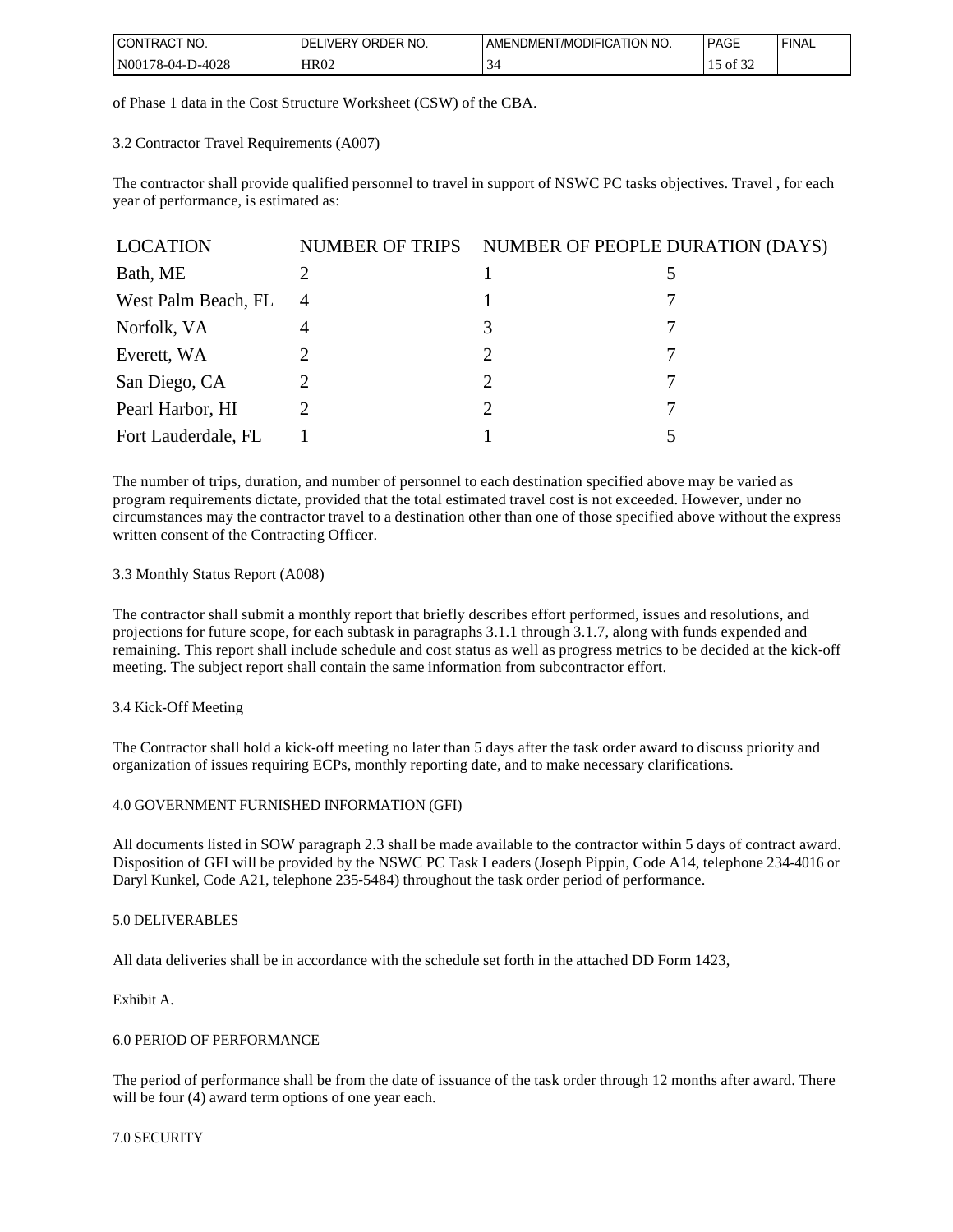| ICON'<br>NO.<br><b>TRACL</b>  | ORDER NO.<br>DF<br><b>IVERY</b> | ATION NO.<br>MODIFICA<br><b>AMENDMENT</b> | <b>PAGE</b> | ' FINAL |
|-------------------------------|---------------------------------|-------------------------------------------|-------------|---------|
| N001<br>D-4028<br>$178-04$ -J | <b>HR02</b>                     | C.                                        | 16 of       |         |

Performance of the tasks described in this SOW may require access to information classified up to and including SECRET information. No generation of classified information will take place under this task. All provisions of the attached DD Form 254 apply.

## 8.0 DISTRIBUTION LIMITATION STATEMENT

Technical documents generated under this task order shall carry the following distribution limitation statement. Word processing/CAD files shall have the statements included in the file such that the first page of any resultant hard copy shall display the statements. For drawings, the statement shall be in the detail of the drawing. Additionally, each diskette delivered shall be marked externally with the statements.

DISTRIBUTION STATEMENT D: Distribution authorized to DoD and DoD contractors only; Administrative/Operational Use (Date Statement). Other requests for this document will be referred to Program Executive Office Littoral and Mine Warfare, PMS 495

WARNING - This document contains technical data whose export is restricted by the Arms Export Control Act (Title 22, U.S.C., Sec. 2751, et seq.) or the Export Administration Act of 1979, as amended, Title 50 U.S.C., App. 2401 et seq. Violations of these export laws are subject to severe criminal penalties. Disseminate in accordance with the provision of DoD Directive 5230.25.

DESTRUCTION NOTICE - For Classified Documents, follow the procedures in DOD 5220.22-M, National Industrial Security Program Operating Manual, Chapter 5, Section 7, or DOD 5200.1-R, Information Security Program Regulation. For Unclassified, Limited Documents, destroy by any method that will prevent disclosure of contents or reconstruction of the document.

## 9.0 RELEASE OF INFORMATION

All technical data provided to the contractor by the Government will be protected from public disclosure in accordance with the markings contained thereon. All other information relating to the items to be delivered or services to be performed under this task order may not be disclosed by any means without prior approval of the authorized representative of the Contracting Officer. Dissemination or public disclosure includes, but is not limited to, permitting access to such information by foreign nationals or by any other person or entity; publication of technical or scientific papers; advertising; or any other proposed public release. The contractor shall provide adequate physical protection to such information so as to preclude access by any person or entity not authorized such access by the Government.

## 10.0 PERFORMANCE BASED REQUIREMENTS

This requirement is performance based. The incentive for superior performance is contained in

the order (award term provisions). The Government Technical POC will report the quality of

performance to the PCO not later than 45 days prior to the completion of each performance

period (base or option) during the order or sooner if required to correct less than

satisfactory performance.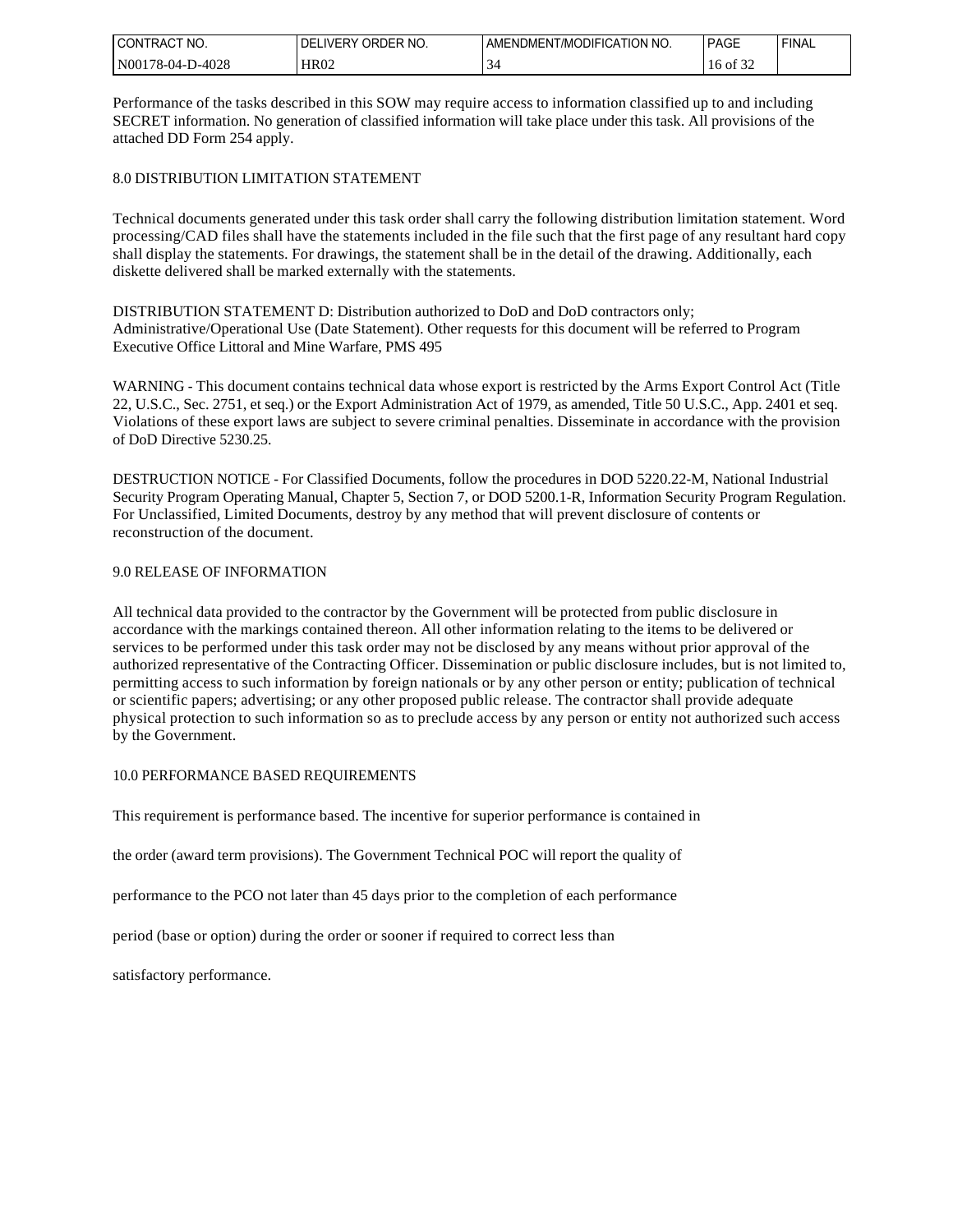| l CON<br>NO.<br>…RAC⊑           | ORDER NO.<br>.\/EDV<br>.)F | n no.<br>∴ATION ∴<br>ODIFIC<br>l /MC<br>aml<br><sup>. </sup> ″⊢NL…<br>'WHN. | PAGE                | <b>FINAL</b> |
|---------------------------------|----------------------------|-----------------------------------------------------------------------------|---------------------|--------------|
| N00<br>0-4028<br>$.78 - 04 - 1$ | HR <sub>02</sub>           | ັ                                                                           | $\sim$<br>O1<br>-22 |              |

# **SECTION D PACKAGING AND MARKING**

The clauses in Section D of the Basic MAC document apply.

Place of Delivery:

All hardware shall be delivered to:

NAVAL SUPPORT ACTIVITY PANAMA CITY

ATTN: RECEIVING OFFICER

100 VERNON AVENUE

PANAMA CITY BEACH FL 32407-7018

FOB: DESTINATION

Technical data to be submitted in accordance with the DD Form(s) 1423-2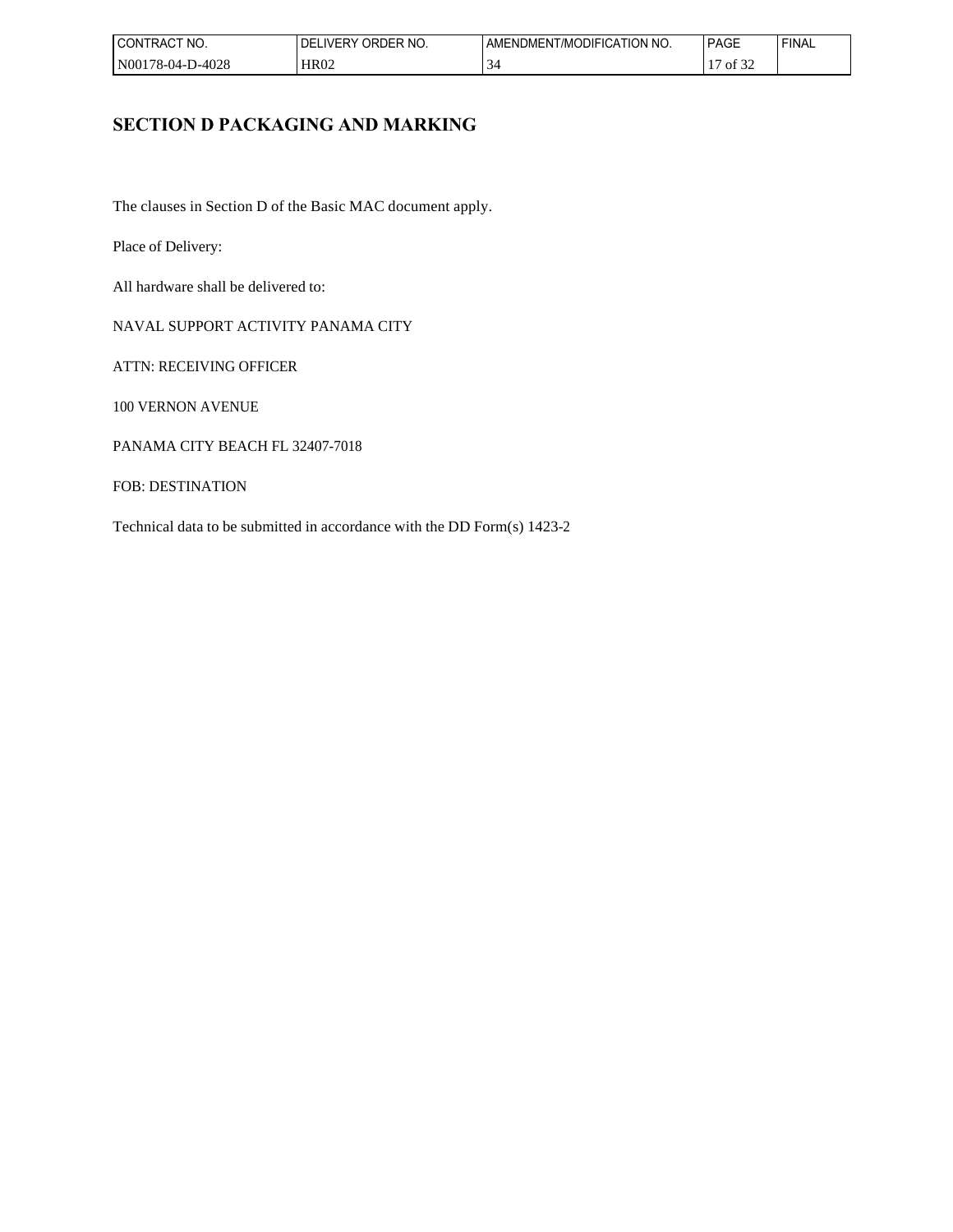| l CON"<br>'NO.<br>. RACT :        | ORDER NO.<br>DF<br><b>IVERY</b> | ' NO.<br>' ATION:<br>JDIFIC<br>l /MC<br>ΔΝ<br>JMEN<br>AMFNL' | <b>PAGE</b>  | <b>FINAL</b> |
|-----------------------------------|---------------------------------|--------------------------------------------------------------|--------------|--------------|
| l N00<br>0-4028<br>$1.6 - 04 - 1$ | <b>HR02</b>                     | ັ                                                            | $\sim$<br>Οİ |              |

# **SECTION E INSPECTION AND ACCEPTANCE**

Inspection and Acceptance of deliverables will be by Government personnel at te Naval Surface Warfare Center Panama City, Florida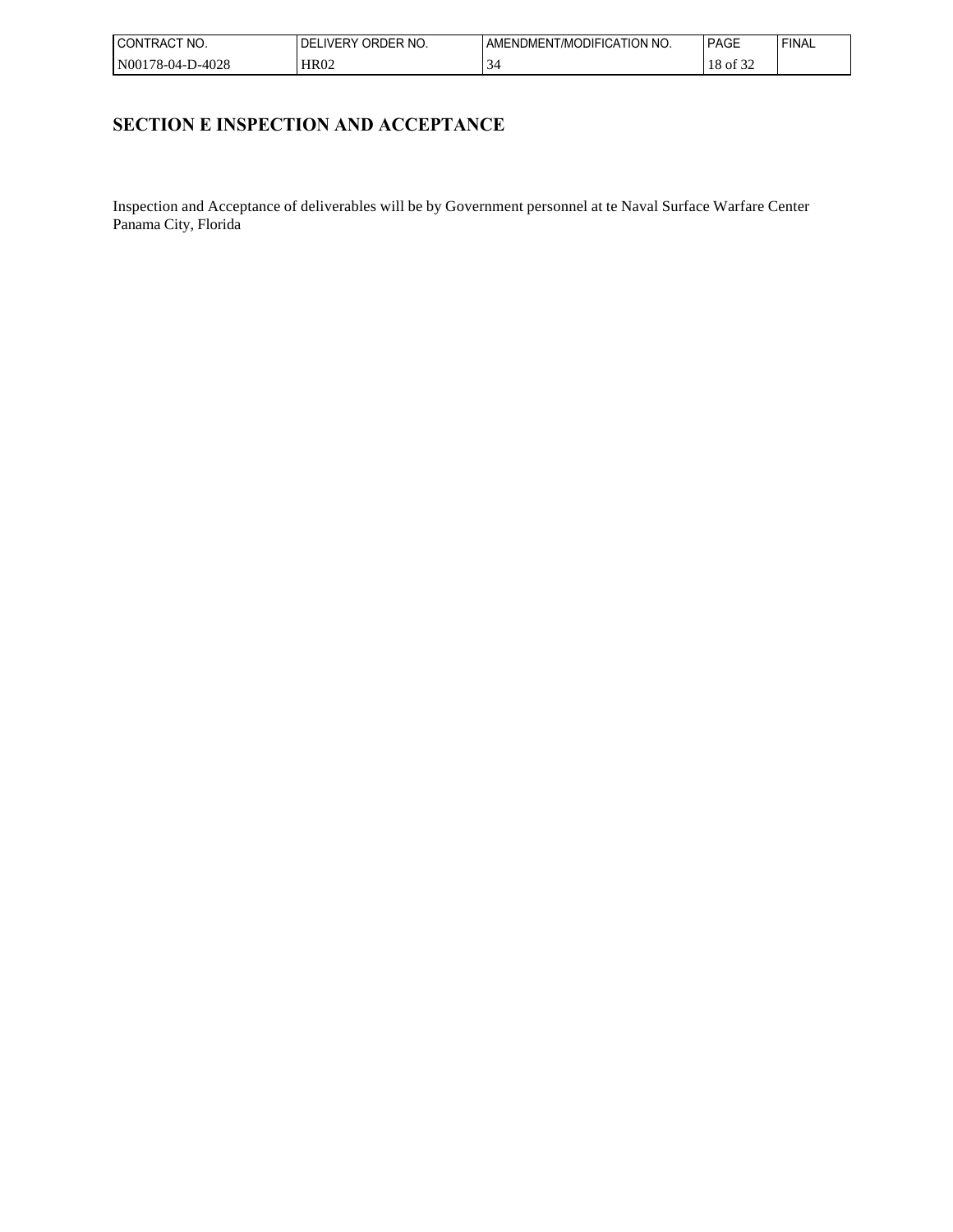| NO.<br><b>CONTRAC</b> | ORDER NO.<br>DF<br><b>IVERY</b> | T/MODIFICATION NO.<br>AMENDMENT | <b>PAGE</b>         | <b>FINAL</b> |
|-----------------------|---------------------------------|---------------------------------|---------------------|--------------|
| N00178-04-1<br>D-4028 | HR02                            | –ر .                            | $\sim$<br>Οİ<br>ے ر |              |

## **SECTION F DELIVERABLES OR PERFORMANCE**

Deliveries shall be FOB Destination Panama City Florida. The initial period of performance shall be from award through one year thereafter, with four renewable award term years of 12 months each that can be earned by satisfactory or better performance.

The end of performance is extended from: 28 February 2011 to 25 June 2011.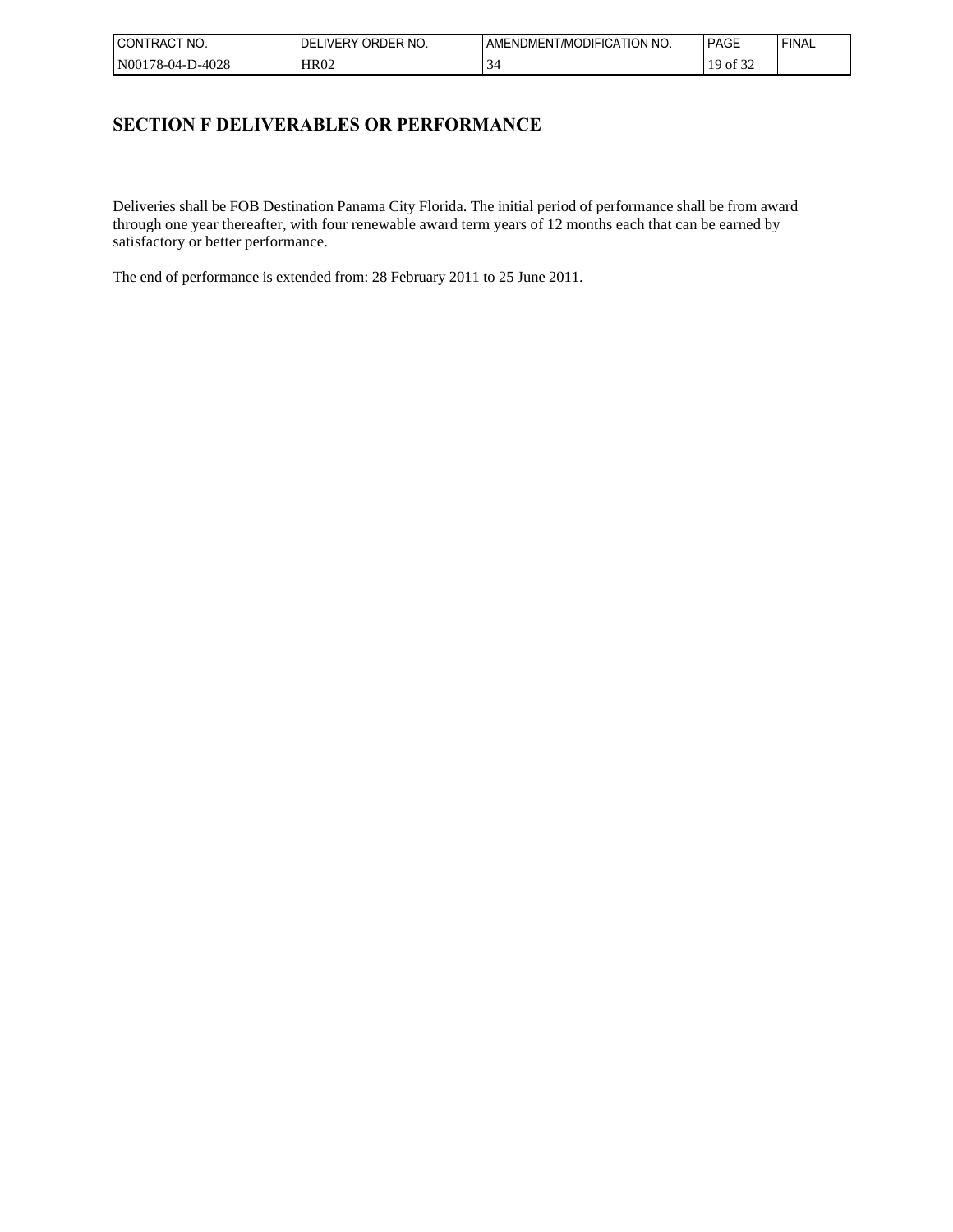| I CONTRACT<br>NO.     | ORDER NO.<br><b>INFRY</b><br>DFI | 'T/MODIFICATION NO.<br>AMENDMEN I | <b>PAGE</b>               | <b>FINAL</b> |
|-----------------------|----------------------------------|-----------------------------------|---------------------------|--------------|
| N00178-04-L<br>D-4028 | HR02                             | ىر                                | $\sim$ $\sim$<br>20 of 32 |              |

# **SECTION G CONTRACT ADMINISTRATION DATA**

CONTRACT SPECIALIST

Oren Gilbert

110 Vernon Ave.

Panama City, FL 32407

[Oren.Gilbert@navy.mil](mailto:Oren.Gilbert@navy.mil)

850-234-4065

TASK ORDER MANAGER

Joseph J. Pippin, Code A91

110 Vernon Ave.

Panama City, FL 32407

Joseph.Pippin@navy.mil

850-234-4016

#### INVOICING INSTRUCTIONS

(a) The contractor shall submit vouchers on Standard Form 1034 not more often than once every 30 days. The vouchers shall contain the following statement signed by an authorized company representative:

This is to certify that the services set forth herein were performed during the period stated.

\_\_\_\_\_\_\_\_\_\_\_\_\_\_\_\_\_\_\_\_\_\_\_\_\_\_\_\_\_\_\_\_\_\_\_\_\_\_\_\_\_\_\_\_\_\_\_\_\_\_\_\_\_\_\_\_\_\_

Contractor's Authorized Representative

\_\_\_\_\_\_\_\_\_\_\_\_\_\_\_\_\_\_\_\_\_\_\_\_\_\_\_\_\_\_\_\_\_\_

Date of Invoice/Voucher

(b) The vouchers shall be prepared in accordance with this clause and the clauses entitled "Allowable Cost and Payment" (FAR 52.216-7) and "Fixed Fee" (FAR 52.216-8), and shall include:

(1) Contract and order number.

(2) Costs incurred and fixed fee billed.

- (3) Direct labor hours by labor category.
- (4) Other direct costs to be specified and substantiated.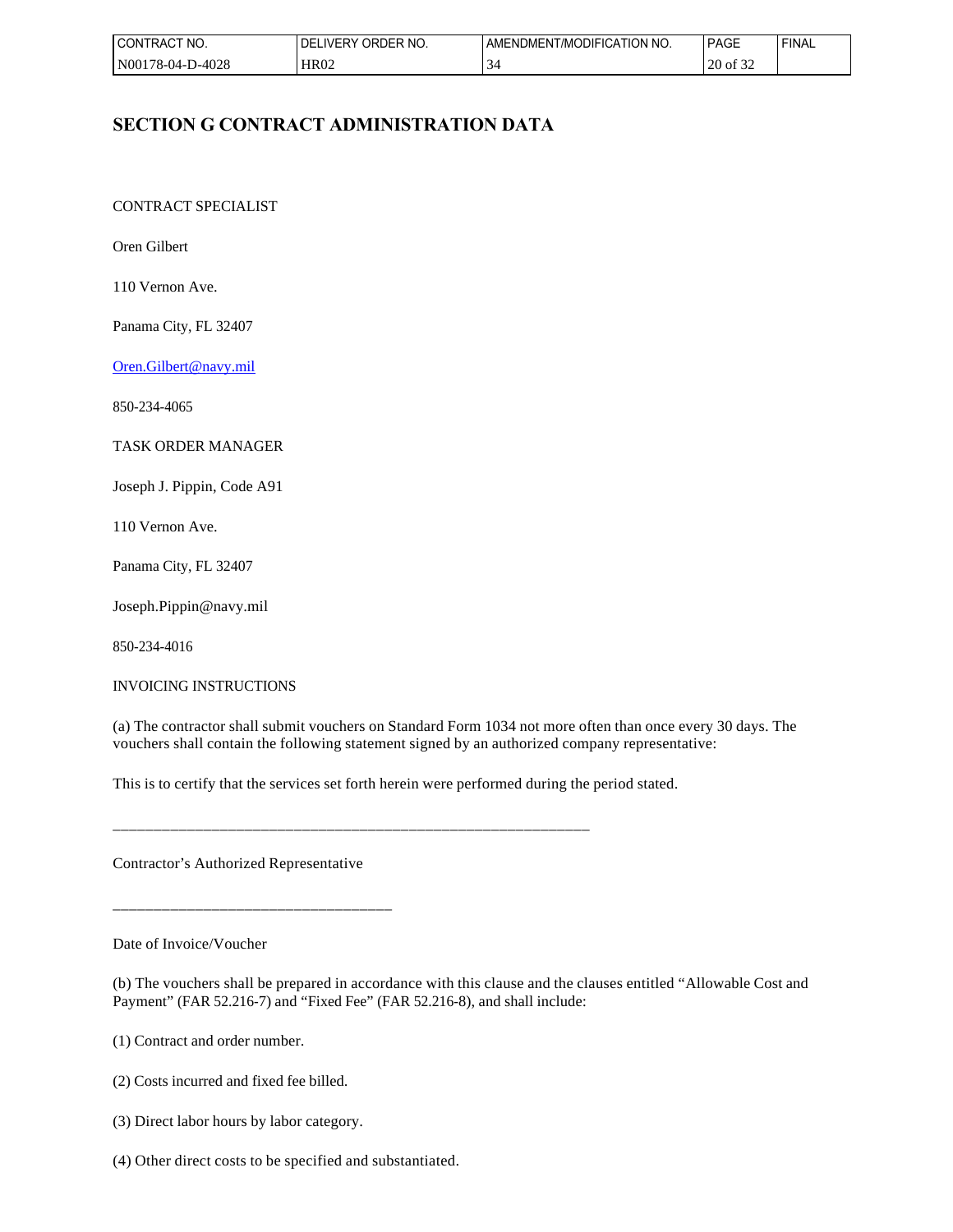| I CONTRACT NO.          | ORDER NO.<br><b>ELIVERY</b><br>⊥DE' | I AMENDMENT/MODIFICATION NO. | <b>PAGE</b>                              | <b>FINAL</b> |
|-------------------------|-------------------------------------|------------------------------|------------------------------------------|--------------|
| l N00178-04-L<br>D-4028 | <b>HR02</b>                         | ىر.                          | $\sim$ $\sim$<br>- of<br>$\sim$ 1<br>-24 |              |

(c) The contractor shall submit the original plus one copy of each voucher to the Contract Specialist identified in Section G, and one copy to the Task Order Manager (TOM). The Contracting Officer will certify all approved vouchers, and forward them electronically to the cognizant paying office for payment.

(d) The TOM will review his copy of the voucher and notify the Contracting Officer of any deficiencies. The Contracting Officer will be responsible for taking an appropriate offset on a subsequent voucher and notifying the contractor in writing of the action taken. The contractor shall be required to resolve the billing discrepancy with the Contracting Officer and resubmit a separate voucher covering any disputed portion.

Accounting Data SLINID PR Number Amount -------- ---------------------- --------------------- 100001 53532754 150000.00  $T.T.A$  : AA 1761810 72LV 253 SASLM 0 068342 2D 000000 LV8300000000 Standard Number: N0002406WX30393 ACRN: AB 300001 61784265 50000.00  $T.T.A$  : AA 1761810 72LV 253 SASLM 0 068342 2D 000000 LV8300000000 Standard Number: N0002406WX30393 ACRN:AB BASE Funding 200000.00 Cumulative Funding 200000.00 MOD 01 100002 62555823 320000.00 LLA : AB 97X4930 NH1E 000 77777 0 000178 2F 000000 31A1R0601101 300002 62566195 80000.00 LLA : AB 97X4930 NH1E 000 77777 0 000178 2F 000000 31A1R0601101 MOD 01 Funding 400000.00 Cumulative Funding 600000.00 MOD 02 100003 70922344 110000.00 LLA : AC 1761810 72LV 253 SASLM 0 068342 2D 000000 LV8300000010 Standard Number: N0002406WX30393 ACRN: AC 300003 70922346 30000.00  $T.T.A$  : AC 1761810 72LV 253 SASLM 0 068342 2D 000000 LV8300000010 Standard Number: N0002406WX30393 ACRN: AC MOD 02 Funding 140000.00 Cumulative Funding 740000.00 MOD 03 100101 71636033 150000.00 LLA : AC 1761810 72LV 253 SASLM 0 068342 2D 000000 LV8300000010 Standard Number: N0002406WX30393 ACRN: AC 300101 71636101 60000.00  $T.T.A$  : AC 1761810 72LV 253 SASLM 0 068342 2D 000000 LV8300000010

Standard Number: N0002406WX30393 ACRN: AC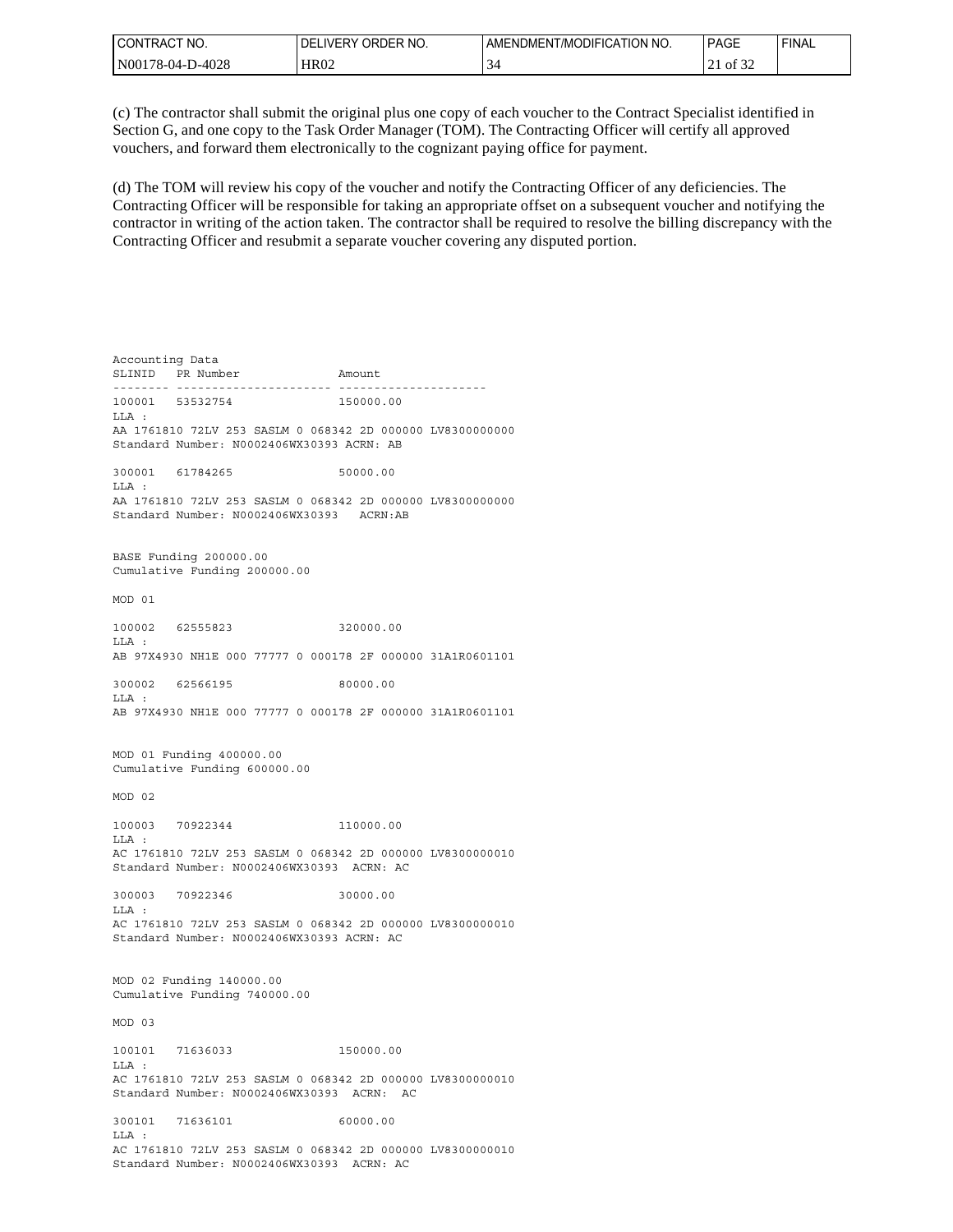| ' CONTRACT NO.   | LIVERY ORDER NO.<br>DEL | AMENDMENT/MODIFICATION NO. | <b>PAGE</b>                           | <b>FINAL</b> |
|------------------|-------------------------|----------------------------|---------------------------------------|--------------|
| N00178-04-D-4028 | <b>HR02</b>             |                            | $\sim$ $\sim$<br>of $32$<br><u>__</u> |              |

MOD 03 Funding 210000.00 Cumulative Funding 950000.00 MOD 04 100102 72421332 26110.00 LLA : AA 1761810 72LV 253 SASLM 0 068342 2D 000000 LV8300000000 Standard Number: N0002406WX30393 ACRN: AB 100103 72482095 787.49 LLA : AD 1751810 72LV 251 SASLM 0 068342 2D 000000 LV0640000000 Standard Number: N0002407WX30539 ACRN: AA 100104 72482109 7812.00  $T.T.A$  : AE 1761810 72LV 310 SASLM 0 068342 2D 000000 LV0640000000 Standard Number: N0002407WX31232 ACRN: AA 100105 72411058 265000.00 LLA : AF 97X4930 NH1E 000 77777 0 000178 2F 000000 31A1R0703213 300102 72411061 35000.00 LLA : AF 97X4930 NH1E 000 77777 0 000178 2F 000000 31A1R0703213 MOD 04 Funding 334709.49 Cumulative Funding 1284709.49 MOD 05 300103 72626893 35000.00 LLA : AG 1771804 8D3D 253 SASLM 0 068342 2D 000000 13DM80000M80 Standard Number: N0002407WX01235 ACRN: AD MOD 05 Funding 35000.00 Cumulative Funding 1319709.49 MOD 06 100106 73400414 84000.00 LLA : AH 97X4930 NH1E 000 77777 0 000178 2F 000000 31A1R0802410 MOD 06 Funding 84000.00 Cumulative Funding 1403709.49 MOD 07 100107 80366888 105000.00 LLA : AJ 97X4930 NH1E 000 77777 0 000178 2F 000000 31A1R0802510 MOD 07 Funding 105000.00 Cumulative Funding 1508709.49 MOD 08 100108 80565658 10000.00 LLA : AK 97X4930 NH1E 000 77777 0 000178 2F 000000 31A9Q0811341 300104 80565660 10000.00 LLA : AK 97X4930 NH1E 000 77777 0 000178 2F 000000 31A9Q0811341

MOD 08 Funding 20000.00 Cumulative Funding 1528709.49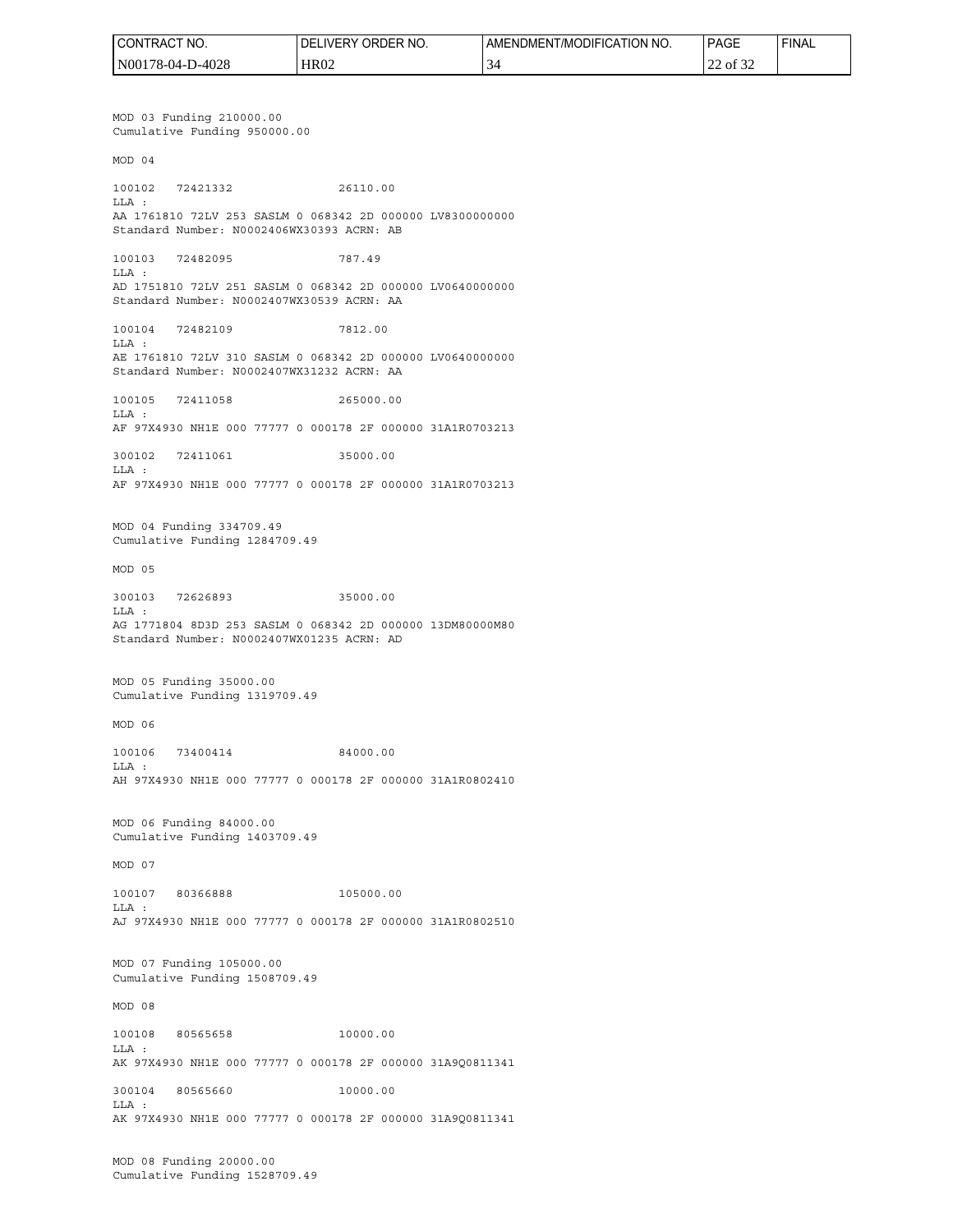| CT NO.<br><u> CONTRACT</u> | ORDER NO.<br>.IVERY<br><b>DEL</b> | I AMENDMENT/MODIFICATION NO. | <b>PAGE</b>        | 'FINAL |
|----------------------------|-----------------------------------|------------------------------|--------------------|--------|
| N00178-04-D-4028           | <b>HR02</b>                       |                              | . .<br>of 32<br>رے |        |

MOD 09 100201 80944390 158000.00 LLA : AM 97X4930 NH1D 000 77777 0 061331 2F 000000 31A1R0800342 300105 80944422 25000.00 LLA : AL 1781810 88JC 253 SASLM 0 068342 2D 000000 JC2LV0000000 FOR FUNDING DOCUMENTATION PURPOSES ONLY, THE DIRECT CITE DOCUMENT NUMBER AND ASSOCIATED ACRN ARE N0002408WX30673 ACRN:AA. THE LLA ACRN REMAINS AS AL FOR THIS SLIN (SEE ABOVE) MOD 09 Funding 183000.00 Cumulative Funding 1711709.49 MOD 10 100202 81361726 65000.00 LLA : AJ 97X4930 NH1D 000 77777 0 061331 2F 000000 31A1R0802510 300106 81361728 5000.00 LLA : AJ 97X4930 NH1D 000 77777 0 061331 2F 000000 31A1R0802510 300201 81361733 35000.00 LLA : AN 97X4930 NH1D 000 77777 0 061331 2F 000000 31A4Z0808001 MOD 10 Funding 105000.00 Cumulative Funding 1816709.49 MOD 11 100203 81833667 93500.00 LLA : AP 97X4930 NH1D 000 77777 0 061331 2F 000000 31A1R0801201 Incremental Funding \$93,500.00 300202 81833691 11000.00 LLA : AQ 1781810 88JC 253 SASLM 0 068342 2D 000000 JC2LV0000000 Standard Number: N0002408WX30673 ACRN:AA Incremental Funding \$11,000.00 MOD 11 Funding 104500.00 Cumulative Funding 1921209.49 MOD 12 100204 81992386 20000.00 LLA : AR 97X4930 NH1D 000 77777 0 061331 2F 000000 31A1R0802520 MOD 12 Funding 20000.00 Cumulative Funding 1941209.49 MOD 13 100205 82245458 7580.00 LLA : AS 97X4930 NH1D 000 77777 0 061331 2F 000000 31A7V080MECH MOD 13 Funding 7580.00 Cumulative Funding 1948789.49 MOD 14 100206 82544484 259911.00 LLA :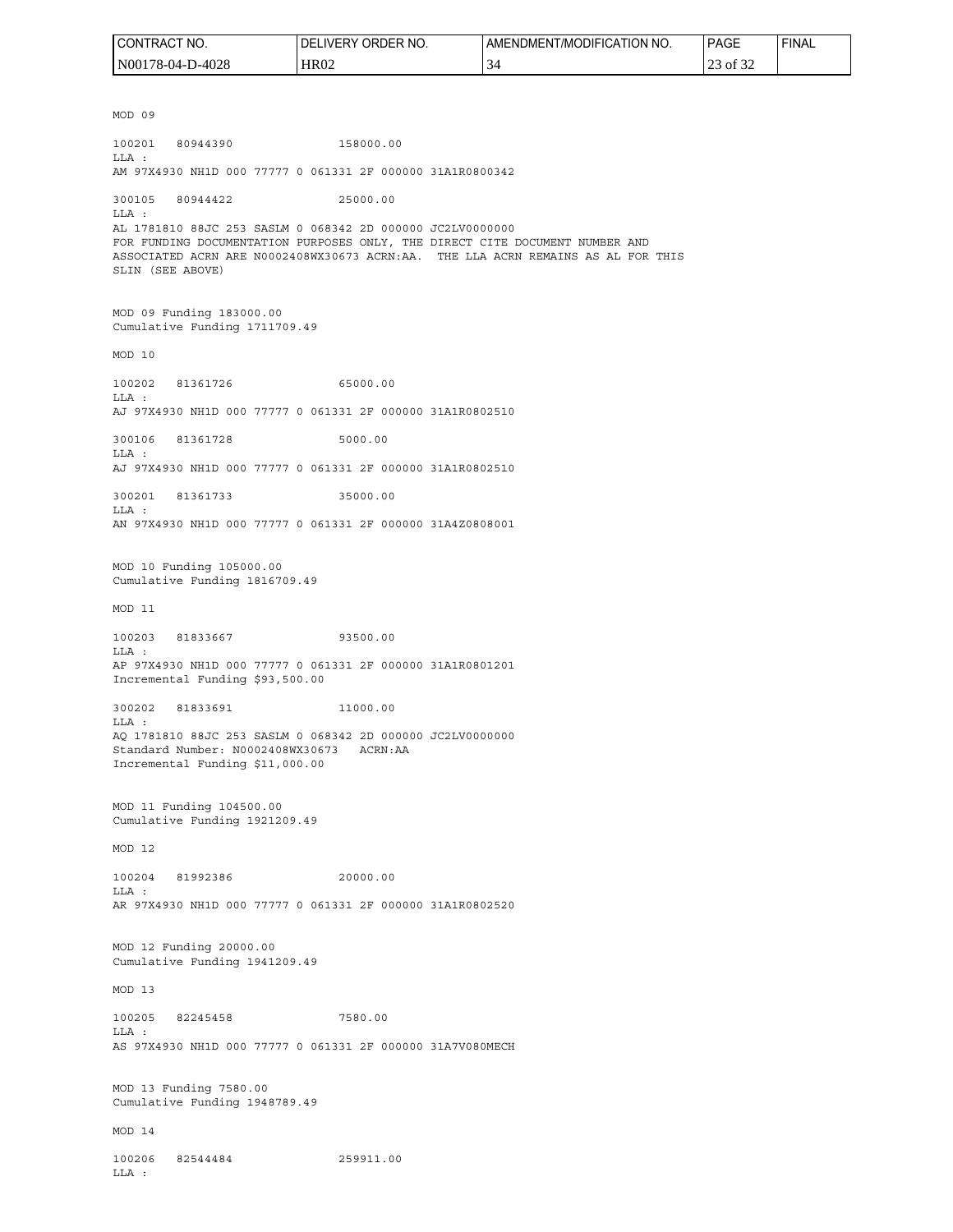AT 1771810 11LM 312 SASLM 0 068342 2D 000000 LM0110000000 FOR FUNDING DOCUMENTATION PURPOSES ONLY, THE DIRECT CITE DOCUMENT NUMBER AND ASSOCIATED ACRN ARE N0002407RX30902 ACRN:AB. THE LLA ACRN REMAINS AS AT FOR THIS SLIN (SEE ABOVE) 300203 82544487 134078.00 LLA : AT 1771810 11LM 312 SASLM 0 068342 2D 000000 LM0110000000 FOR FUNDING DOCUMENTATION PURPOSES ONLY, THE DIRECT CITE DOCUMENT NUMBER AND ASSOCIATED ACRN ARE N0002407RX30902 ACRN:AB. THE LLA ACRN REMAINS AS AT FOR THIS SLIN (SEE ABOVE) MOD 14 Funding 393989.00 Cumulative Funding 2342778.49 MOD 15 100207 82565547 55000.00 LLA : AU 97X4930 NH1D 000 77777 0 061331 2F 000000 31A1R0801203 100208 82565551 7000.00 LLA : AV 97X4930 NH1D 000 77777 0 061331 2F 000000 31A2K0803020 300204 82565553 2000.00 LLA : AV 97X4930 NH1D 000 77777 0 061331 2F 000000 31A2K0803020 MOD 15 Funding 64000.00 Cumulative Funding 2406778.49 MOD 16 100209 83096151 18000.00 LLA : AW 97X4930 NH1D 000 77777 0 061331 2F 000000 31AGK0902006 MOD 16 Funding 18000.00 Cumulative Funding 2424778.49 MOD 17 100004 83301092 33700.00 LLA : AX 97X4930 NH1D 000 77777 0 061331 2F 000000 31AGK0902003 100005 90054704 27342.00 LLA : AY 97X4930 NH1D 000 77777 0 061331 2F 000000 31A7V090BODY 100109 90054705 8953.00 LLA : AY 97X4930 NH1D 000 77777 0 061331 2F 000000 31A7V090BODY 300004 90054706 22820.00 LLA : AY 97X4930 NH1D 000 77777 0 061331 2F 000000 31A7V090BODY MOD 17 Funding 92815.00 Cumulative Funding 2517593.49 MOD 18 100110 90331576 5800.00 LLA : AZ 97X4930 NH1D 000 77777 0 061331 2F 000000 31AGK0903005 100210 90331578 2700.00 LLA : AZ 97X4930 NH1D 000 77777 0 061331 2F 000000 31AGK0903005 CONTRACT NO. N00178-04-D-4028 DELIVERY ORDER NO. HR02 AMENDMENT/MODIFICATION NO. 34 PAGE 24 of 32

FINAL

100301 90331579 9500.00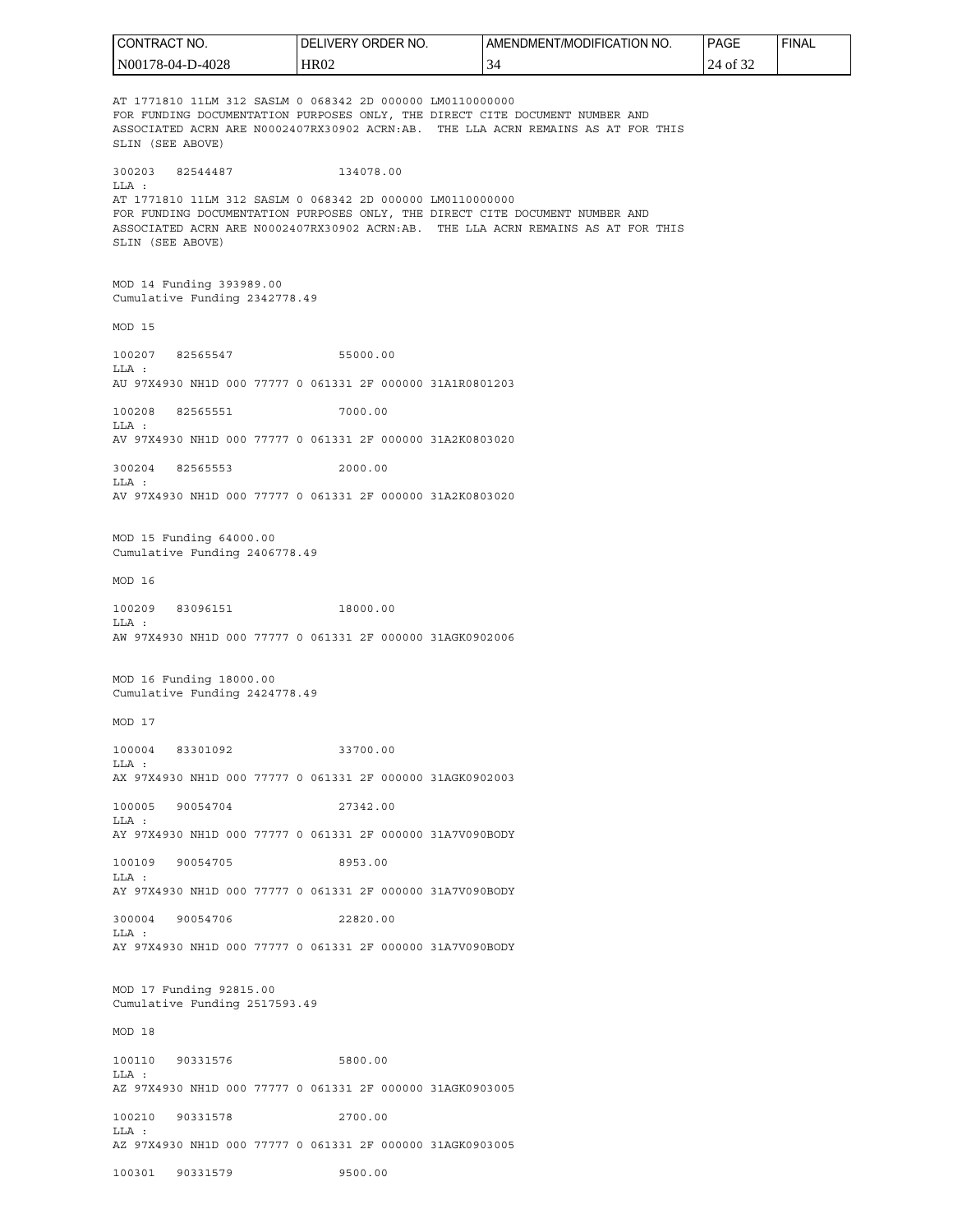LLA : AZ 97X4930 NH1D 000 77777 0 061331 2F 000000 31AGK0903005 300005 90331580 4000.00 LLA : AZ 97X4930 NH1D 000 77777 0 061331 2F 000000 31AGK0903005 MOD 18 Funding 22000.00 Cumulative Funding 2539593.49 MOD 19 100302 92018906 23917.00 LLA : BA 97X4930 NH1D 000 77777 0 061331 2F 000000 31A7V080BODY MOD 19 Funding 23917.00 Cumulative Funding 2563510.49 MOD 20 100303 92728388 20000.00 LLA : BB 1781319 74NV 253 SASLM 0 068342 2D 005120 Q02600000010 FOR FUNDING DOCUMENTATION PURPOSES ONLY, THE DIRECT CITE DOCUMENT NUMBER AND ASSOCIATED ACRN ARE N0002409WX12596 ACRN:AA. THE LLA ACRN REMAINS AS BB FOR THIS SLIN (SEE ABOVE) MOD 20 Funding 20000.00 Cumulative Funding 2583510.49 MOD 21 100304 93353868 30000.00 LLA : BC 97X4930 NH1D 000 77777 0 061331 2F 000000 31AGK123101A MOD 21 Funding 30000.00 Cumulative Funding 2613510.49 MOD 22 100305 01202750 10000.00 LLA : BD 97X4930 NH1D 000 77777 0 061331 2F 000000 31AGA0101713 MOD 22 Funding 10000.00 Cumulative Funding 2623510.49 MOD 23 100306 01454990 30000.00  $T.T.A$   $\cdot$ BE 97X4930 NH1D 000 77777 0 061331 2F 000000 31S5M100MSPM MOD 23 Funding 30000.00 Cumulative Funding 2653510.49 MOD 24 600001 01748888 10000.00 LLA : BF 97X4930 NHID 000 77777 0 061331 2F 000000 31S5M100MSPM MOD 24 Funding 10000.00 Cumulative Funding 2663510.49 MOD 25 Funding 0.00 CONTRACT NO. N00178-04-D-4028 DELIVERY ORDER NO. HR02 AMENDMENT/MODIFICATION NO. 34 PAGE 25 of 32

FINAL

Cumulative Funding 2663510.49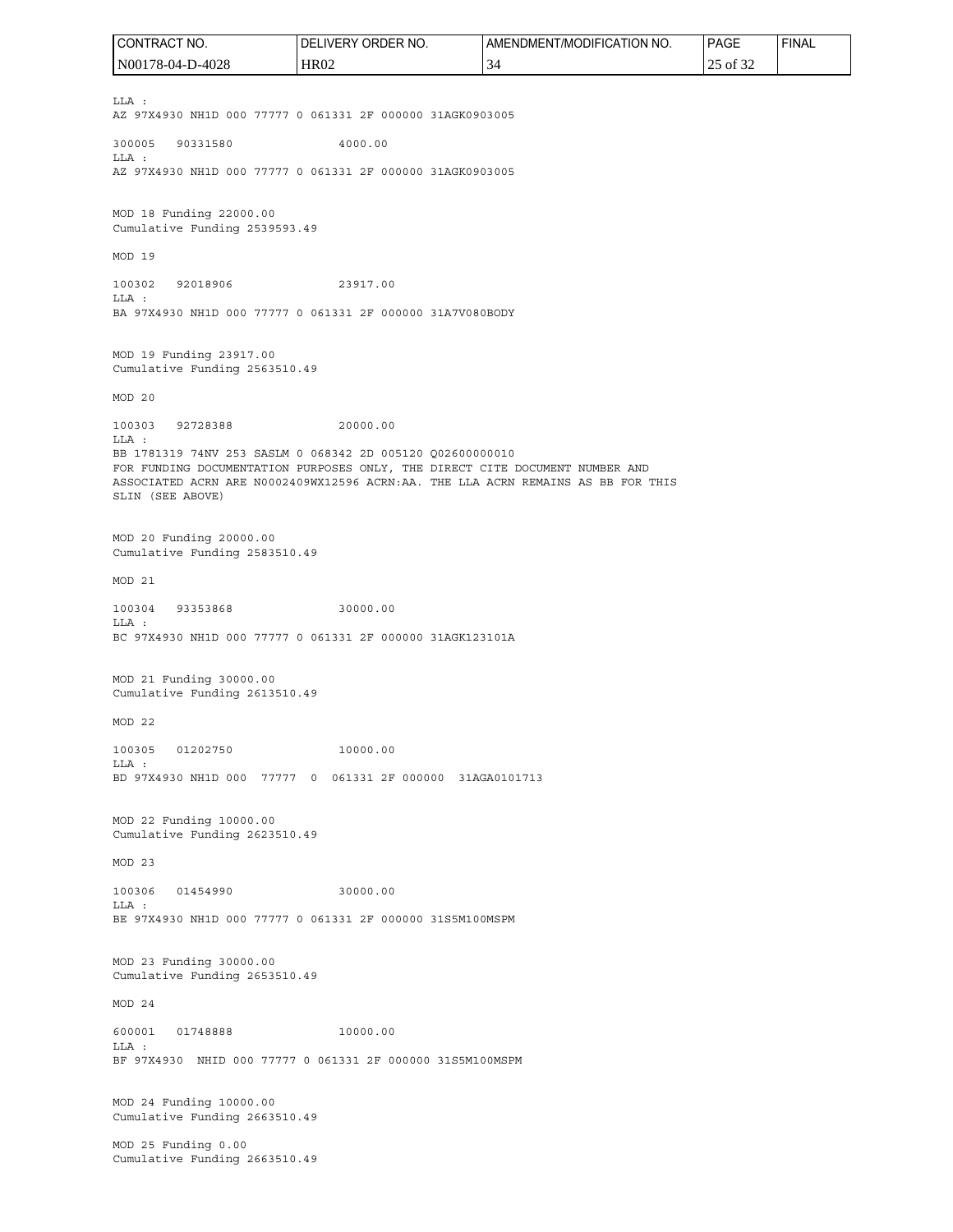MOD 26 100307 01992167 19000.00 LLA : BG 97X4930 NH1D 000 77777 0 061331 2F 000000 31A9K1003011 MOD 26 Funding 19000.00 Cumulative Funding 2682510.49 MOD 27 400001 02305652-5000 30000.00 LLA : BH 97X4930 NH1D 000 77777 0 061331 2F 000000 31AGJ1011334 600002 02326057 10000.00 LLA : BH 97X4930 NH1D 000 77777 0 061331 2F 000000 31AGJ1011334 MOD 27 Funding 40000.00 Cumulative Funding 2722510.49 MOD 28 100308 02924142 95000.00 LLA : BK 97X4930 NH1D 000 77777 0 061331 2F 000000 31A9V1101131 300301 02924154 5000.00 LLA : BK 97X4930 NH1D 000 77777 0 061331 2F 000000 31A9V1101131 MOD 28 Funding 100000.00 Cumulative Funding 2822510.49 MOD 29 100309 03196751 225786.00 LLA : BL 1701319 14KB 253 SASLM 0 068342 2D 005120 331290000010 Standard Number: N0002411WX10319 ACRN:AA 300302 03196756 8000.00 LLA : BL 1701319 14KB 253 SASLM 0 068342 2D 005120 331290000010 Standard Number: N0002411WX10319 ACRN:AA MOD 29 Funding 233786.00 Cumulative Funding 3056296.49 MOD 30 Funding 0.00 Cumulative Funding 3056296.49 MOD 31 100310 10355756 9033.00 LLA : BM 97X4930 NH1D 000 77777 0 061331 2F 000000 31A9V1111705 300303 10355757 1512.00 LLA : BM 97X4930 NH1D 000 77777 0 061331 2F 000000 31A9V1111705 MOD 31 Funding 10545.00 Cumulative Funding 3066841.49 MOD 32 400002 10600363 130000.00 LLA : BN 97X4930 NH1D 000 77777 0 061331 2F 000000 31A9J1113140 CONTRACT NO. N00178-04-D-4028 DELIVERY ORDER NO. HR02 AMENDMENT/MODIFICATION NO. 34 PAGE 26 of 32 FINAL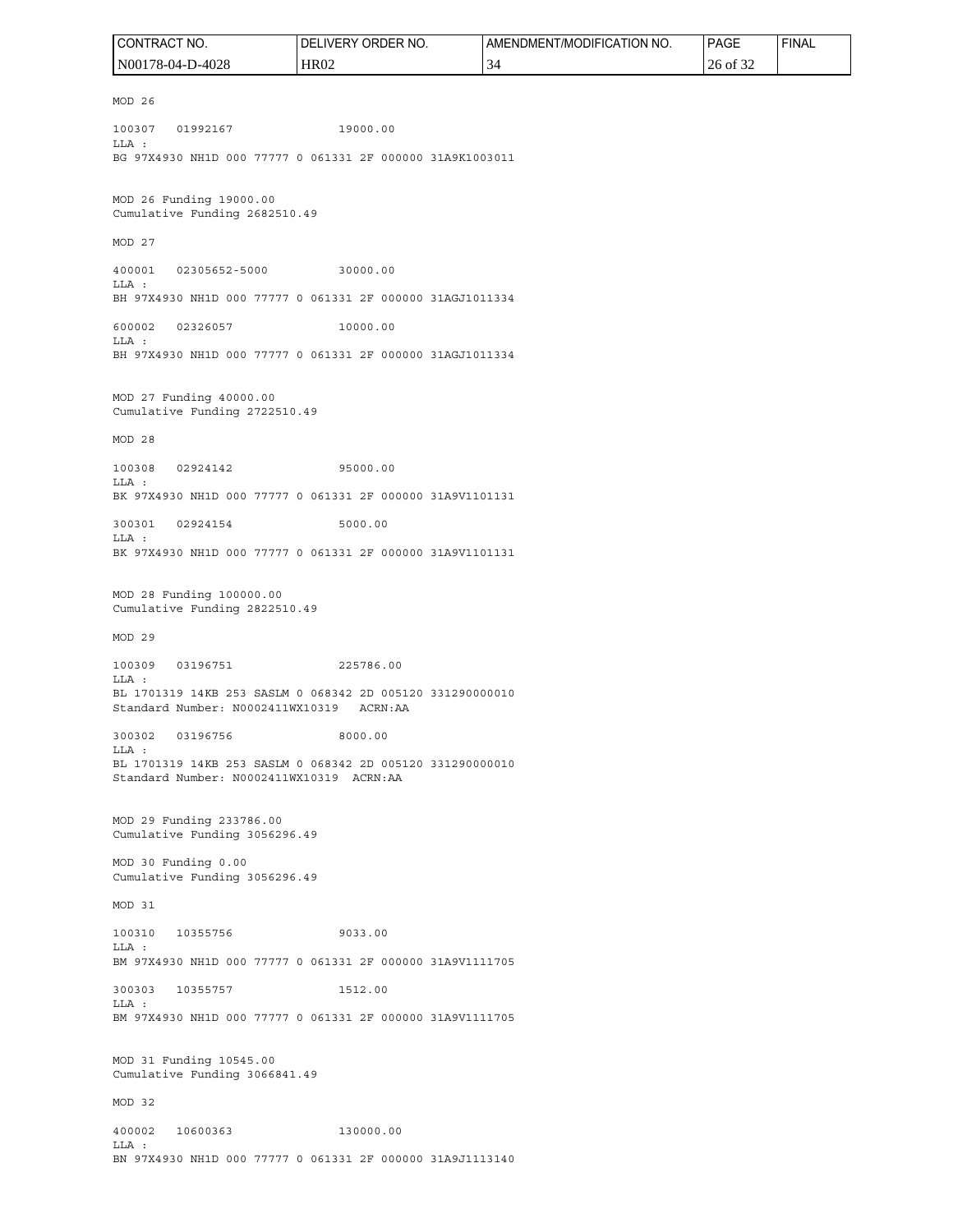| CONTRACT NO.                                              | DELIVERY ORDER NO.                                                    | AMENDMENT/MODIFICATION NO. | <b>PAGE</b> | <b>FINAL</b> |
|-----------------------------------------------------------|-----------------------------------------------------------------------|----------------------------|-------------|--------------|
| N00178-04-D-4028                                          | <b>HR02</b>                                                           | 34                         | 27 of 32    |              |
| 600003<br>10600368<br>LLA :                               | 20000.00<br>BN 97X4930 NH1D 000 77777 0 061331 2F 000000 31A9J1113140 |                            |             |              |
|                                                           |                                                                       |                            |             |              |
| MOD 32 Funding 150000.00<br>Cumulative Funding 3216841.49 |                                                                       |                            |             |              |
| MOD 33                                                    |                                                                       |                            |             |              |
| 10954522<br>100311<br>LLA :                               | 60000.00<br>BN 97X4930 NH1D 000 77777 0 061331 2F 000000 31A9J1113140 |                            |             |              |
| 10954528<br>300304<br>LLA :                               | 100000.00                                                             |                            |             |              |
|                                                           | BN 97X4930 NH1D 000 77777 0 061331 2F 000000 31A9J1113140             |                            |             |              |
| MOD 33 Funding 160000.00<br>Cumulative Funding 3376841.49 |                                                                       |                            |             |              |
| MOD 34                                                    |                                                                       |                            |             |              |
| 11228538<br>400003<br>LLA :                               | 15000.00<br>BP 97X4930 NH1D 000 77777 0 061331 2F 000000 31DJA11SOCOM |                            |             |              |

MOD 34 Funding 15000.00 Cumulative Funding 3391841.49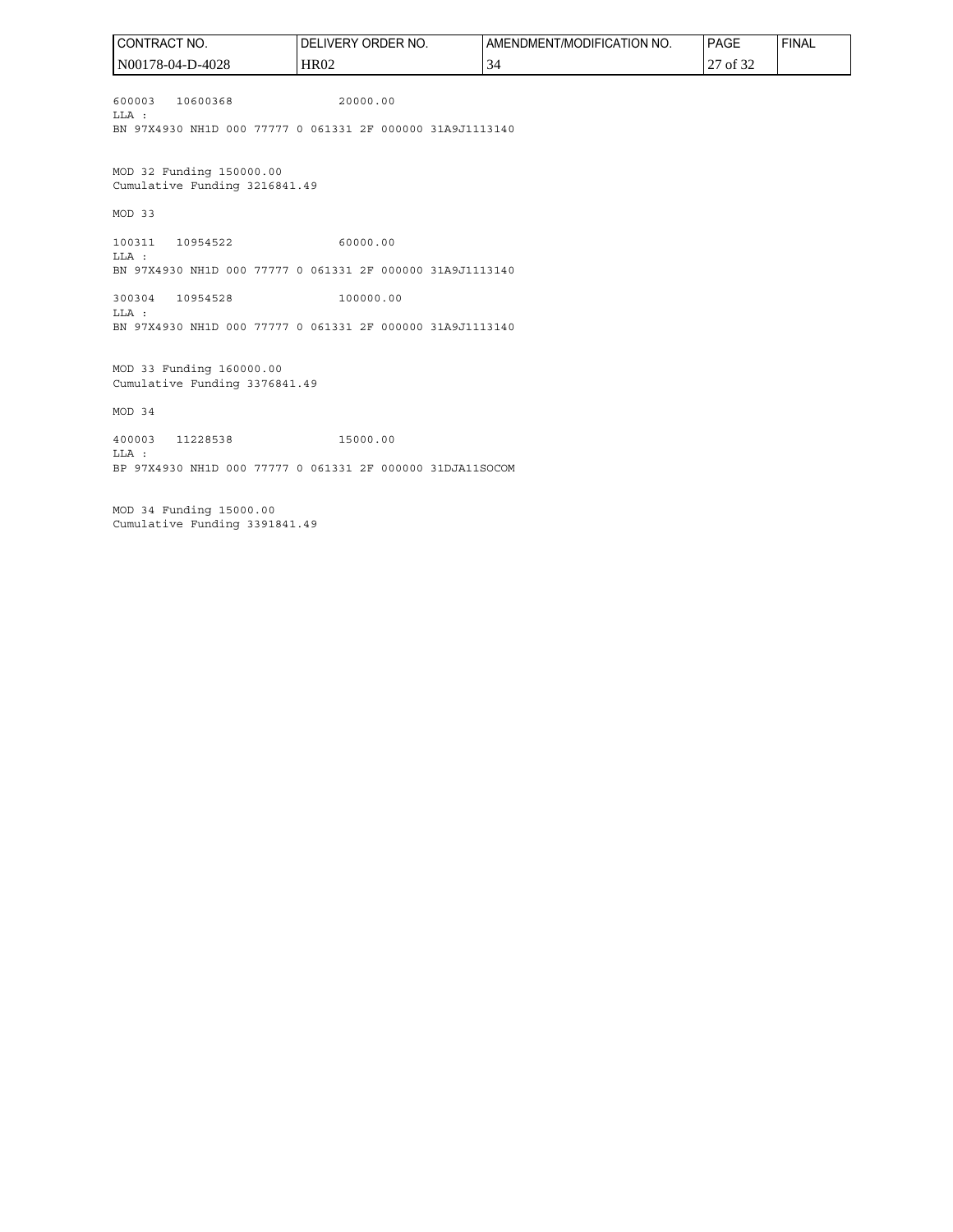| l CON"<br>'NO.<br>. RACT 1        | ORDER NO.<br>DF<br><b>IVERY</b> | ' NO.<br>' ATION:<br>JDIFIC<br>l /MC<br>ΔΝ<br>JMEN<br>AMFNL' | <b>PAGE</b>        | <b>FINAL</b> |
|-----------------------------------|---------------------------------|--------------------------------------------------------------|--------------------|--------------|
| l N00<br>0-4028<br>$1.6 - 04 - 1$ | <b>HR02</b>                     | ັ                                                            | $\sim$<br>ിറ<br>ΟĪ |              |

## **SECTION H SPECIAL CONTRACT REQUIREMENTS**

Applicable Section H Special Contract Requirements are specified in the basic MAC document.

Clause HQ C-2-0037 titled "Organizational Conflict of Interest" (NAVSEA)(JUL 2000) found in the basic MAC Document is invoked for this Task Order.

NAVSEA 5252.216-9122 -- LEVEL OF EFFORT (DEC 2000)

(a) The Contractor agrees to provide the total level of effort specified in the next sentence in performance of the work described in Sections B and C of this contract. The total level of effort for the performance of this contract shall be 23,900 total man-hours of direct labor, including subcontractor direct labor for those subcontractors specifically identified in the Contractor's proposal as having hours included in the proposed level of effort.

(b) Of the total man-hours of direct labor set forth above, it is estimated that -0-man-hours are uncompensated effort. Uncompensated effort is defined as hours provided by personnel in excess of 40 hours per week without additional compensation for such excess work. All other effort is defined as compensated effort. If no effort is indicated in the first sentence of this paragraph, uncompensated effort performed by the Contractor shall not be counted in fulfillment of the level of effort obligations under this contract.

(c) Effort performed in fulfilling the total level of effort obligations specified above shall only include effort performed in direct support of this contract and shall not include time and effort expended on such things as (local travel to and from an employee's usual work location), uncompensated effort while on travel status, truncated lunch periods, work (actual or inferred) at an employee's residence or other non-work locations (except as provided in paragraph (j) below), or other time and effort which does not have a specific and direct contribution to the tasks described in Sections B and C.

(d) It is understood and agreed that the rate of man-hours per month may fluctuate in pursuit of the technical objective, provided such fluctuation does not result in the use of the total man-hours of effort prior to the expiration of the term hereof, except as provided in the following paragraph.

(e) If, during the term hereof, the Contractor finds it necessary to accelerate the expenditure of direct labor to such an extent that the total man-hours of effort specified above would be used prior to the expiration of the term, the Contractor shall notify the Contracting Officer in writing setting forth the acceleration required, the probable benefits which would result, and an offer to undertake the acceleration at no increase in the estimated cost or fee together with an offer, setting forth a proposed level of effort, cost breakdown, and proposed fee, for continuation of the work until expiration of the term hereof. The offer shall provide that the work proposed will be subject to the terms and conditions of this contract and any additions or changes required by then current law, regulations, or directives, and that the offer, with a written notice of acceptance by the Contracting Officer, shall constitute a binding contract. The Contractor shall not accelerate any effort until receipt of such written approval by the Contracting Officer. Any agreement to accelerate will be formalized by contract modification.

(f) The Contracting Officer may, by written order, direct the Contractor to accelerate the expenditure of direct labor such that the total man-hours of effort specified in paragraph (a) above would be used prior to the expiration of the term. This order shall specify the acceleration required and the resulting revised term. The Contractor shall acknowledge this order within five days of receipt.

(g) If the total level of effort specified in paragraph (a) above is not provided by the Contractor during the period of this contract, the Contracting Officer, at its sole discretion, shall either (i) reduce the fee of this contract as follows:

> Fee (Required LOE - Expended LOE) Fee Reduction = ----------------------------------Required LOE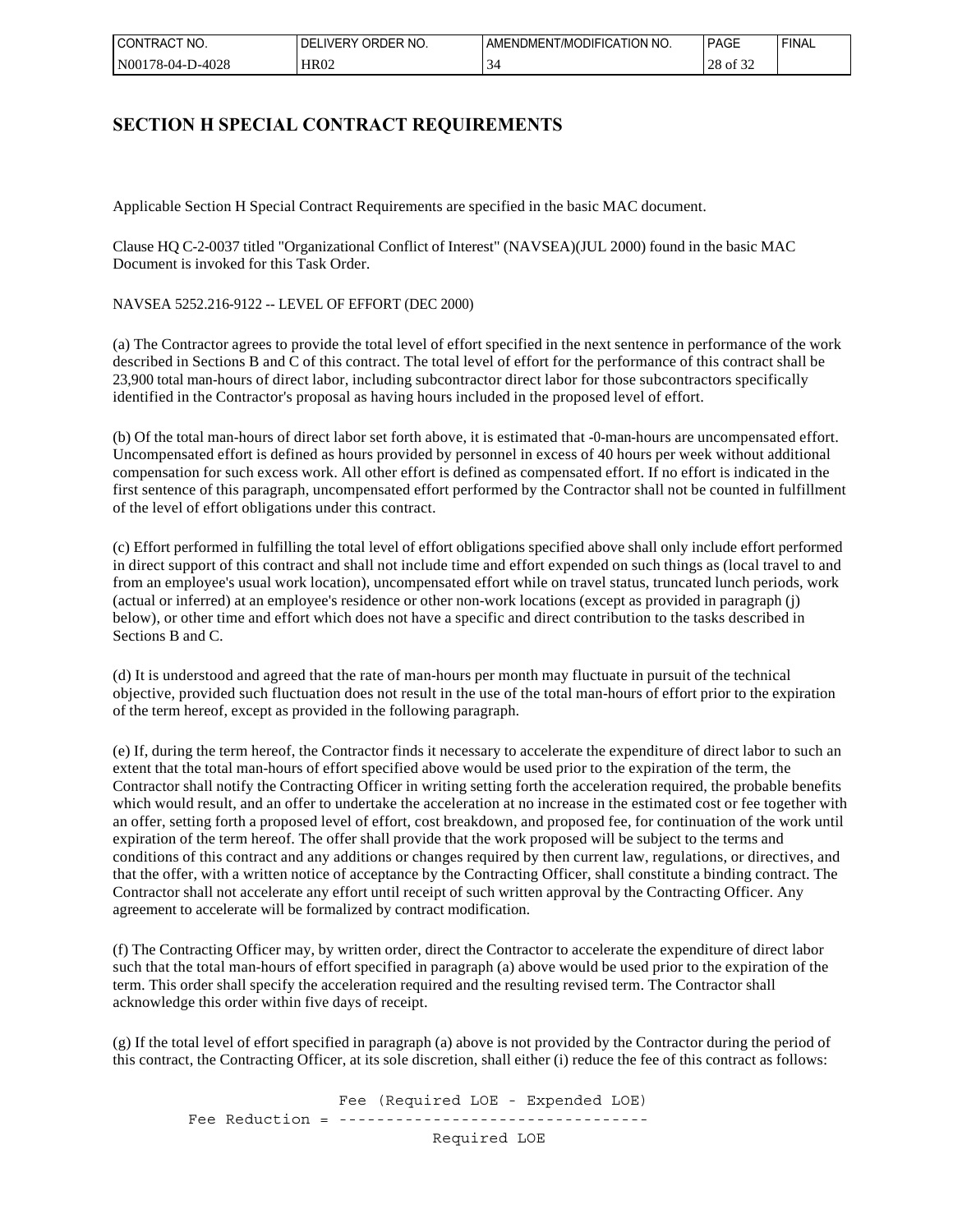| l CON"<br>" NO.<br>I RAC              | R NO<br>DF<br><b>JDEP</b><br>ואנ<br>- 12 V<br>IVFK | fion<br>N <sub>O</sub><br>DIFICA<br>')M⊢N I<br>AMENI<br>. /MO | <b>PAGE</b><br>___ | <b>FINAL</b> |
|---------------------------------------|----------------------------------------------------|---------------------------------------------------------------|--------------------|--------------|
| N00<br><b>D-4028</b><br>/8-04-<br>___ | HR02                                               | ٦c<br>◡                                                       | oc<br>Οİ           |              |

or (ii) subject to the provisions of the clause of this contract entitled "LIMITATION OF COST" (FAR 52.232-20) require the Contractor to continue to perform the work until the total number of man-hours of direct labor specified in paragraph (a) above shall have been expended, at no increase in the fee of this contract.

(h) The Contractor shall provide and maintain an accounting system, acceptable to the Administrative Contracting Officer and the Defense Contract Audit Agency (DCAA), which collects costs incurred and effort (compensated and uncompensated, if any) provided in fulfillment of the level of effort obligations of this contract. The Contractor shall indicate on each invoice the total level of effort claimed during the period covered by the invoice, separately identifying compensated effort and uncompensated effort, if any.

(i) Within 45 days after completion of the work under each separately identified period of performance hereunder, the Contractor shall submit the following information in writing to the Contracting Officer with copies to the cognizant Contract Administration Office and to the DCAA office to which vouchers are submitted: (1) the total number of manhours of direct labor expended during the applicable period; (2) a breakdown of this total showing the number of manhours expended in each direct labor classification and associated direct and indirect costs; (3) a breakdown of other costs incurred; and (4) the Contractor's estimate of the total allowable cost incurred under the contract for the period. Within 45 days after completion of the work under the contract, the Contractor shall submit, in addition, in the case of a cost underrun; (5) the amount by which the estimated cost of this contract may be reduced to recover excess funds and, in the case of an underrun in hours specified as the total level of effort; and (6) a calculation of the appropriate fee reduction in accordance with this clause. All submissions shall include subcontractor information.

(j) Unless the Contracting Officer determines that alternative worksite arrangements are detrimental to contract performance, the Contractor may perform up to 10% of the hours at an alternative worksite, provided the Contractor has a company-approved alternative work plan. The primary worksite is the traditional "main office" worksite. An alternative worksite means an employee's residence or a telecommuting center. A telecommuting center is a geographically convenient office setting as an alternative to an employee's main office. The Government reserves the right to review the Contractor's alternative worksite plan. In the event performance becomes unacceptable, the Contractor will be prohibited from counting the hours performed at the alternative worksite in fulfilling the total level of effort obligations of the contract. Regardless of work location, all contract terms and conditions, including security requirements and labor laws, remain in effect. The Government shall not incur any additional cost nor provide additional equipment for contract performance as a result of the Contractor's election to implement an alternative worksite plan.

(k) Notwithstanding any of the provisions in the above paragraphs, the Contractor may furnish man-hours up to five percent in excess of the total man-hours specified in paragraph (a) above, provided that the additional effort is furnished within the term hereof, and provided further that no increase in the estimated cost or fee is required.

## NAVSEA 5252.237-9106 SUBSTITUTION OF PERSONNEL (SEP 1990)

(a) The contractor agrees that during the first 120 days of the period of performance no key personnel substitutions will be permitted unless such substitutions are necessitated by an individual's sudden illness, death, or termination of employment. All proposed substitutions shall have qualifications equal to or higher than the qualifications of the person to be replaced. The Contracting Officer shall be notified in writing of any proposed substitution at least fortyfive (45) days, or ninety (90) days if a security clearance is to be obtained, in advance of the proposed substitution. Such notification shall include:

(1) An explanation of the circumstances necessitating the substitution;

(2) A complete resume of the proposed substitute;

(3) The hourly rates of the incumbent and the proposed substitute; and

(4) Any other information requested by the Contracting Officer to enable him/her to judge whether or not the Contractor is maintaining the same high quality of personnel that provided the partial basis for award.

(c) In the event a requirement to increase the specified level of effort for a designated labor category, but not the overall level of effort of the contract, occurs, the Contractor shall submit to the Contracting Officer a written request for approval to add personnel to the designated labor category. The same information as specified in paragraph (b)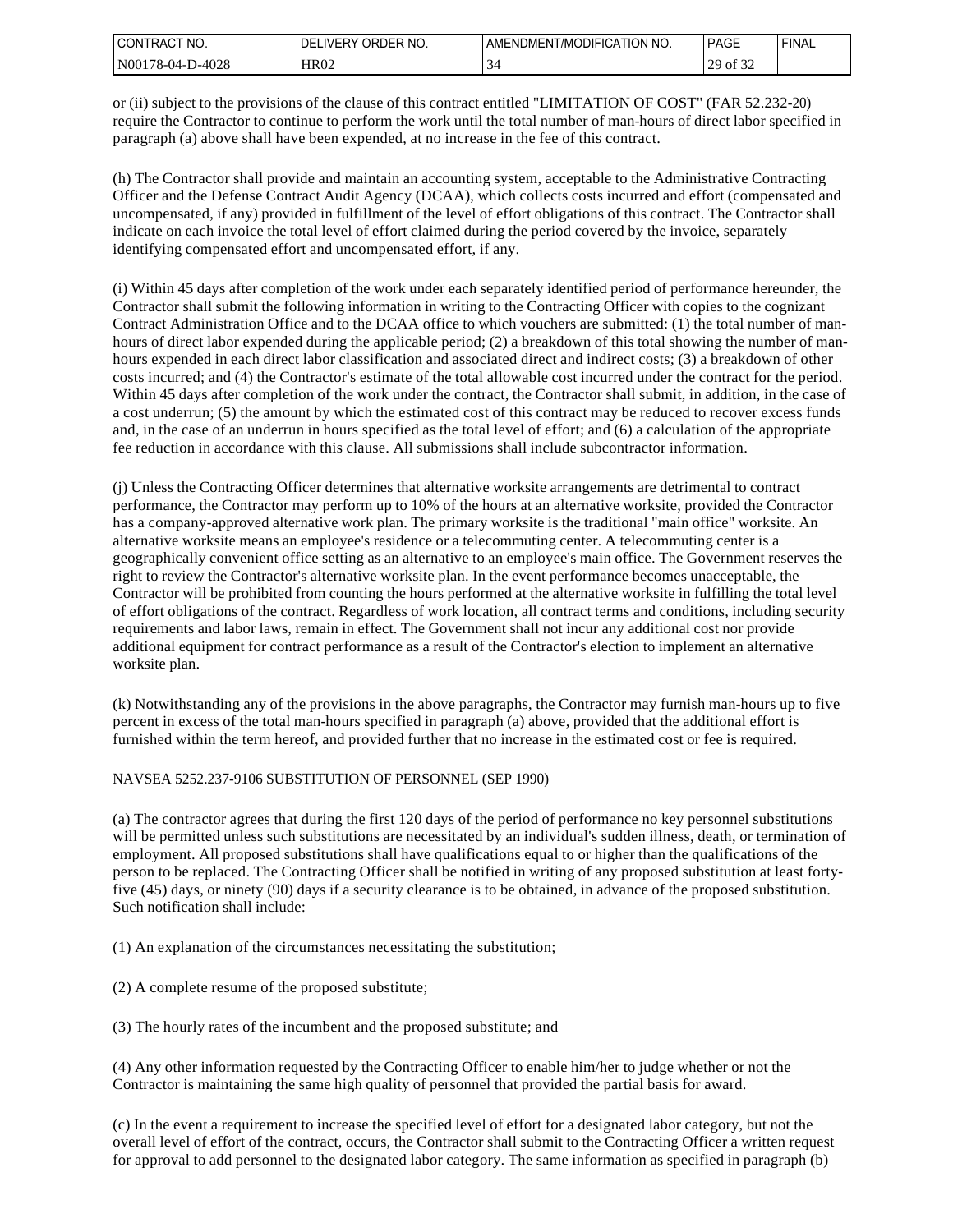| l CON<br>'NO.<br>TRAC     | ריי NO.<br>WERY<br>DF<br>ואו | ' NO.<br><b>CATION</b><br>111F1C<br>I /MC<br>JMEN.<br>AMENL' | <b>PAGE</b>     | <b>FINAL</b> |
|---------------------------|------------------------------|--------------------------------------------------------------|-----------------|--------------|
| N001<br>D-4028<br>78-04-l | HR02                         | ັ                                                            | ΟĪ<br>3U<br>-24 |              |

above is to be submitted with the request.

(d) The Contracting Officer shall evaluate requests for changes in personnel and promptly notify the Contractor, in writing, whether the request is approved or disapproved.

(e) Upon contract award, the desired qualifications as stated herein, will become minimum qualifications for any growth in Key Personnel categories beyond those individuals originally proposed. Resumes (in the format provided herein) shall be submitted to the Contracting Officer, and approved, prior to the individual being allowed to charge to the contract.

(f) Requests for post award approval of additional and/or replacement key and non-key personnel may be submitted via e-mail. E-mail submissions shall be made simultaneously to the Contract Specialist [Oren Gilbert] and the Task Order Manager (TOM), [Joseph Pippin]. Electronic notification via e-mail from the Contract Specialist will serve as written approval/disapproval on behalf of the Contracting Officer.

## CONTRACT SECURITY CLASSIFICATION SPECIFICATION

The offeror shall complete block 6 of the attached DD254 (and block 8 if applicable), and furnish a completed copy with its offer.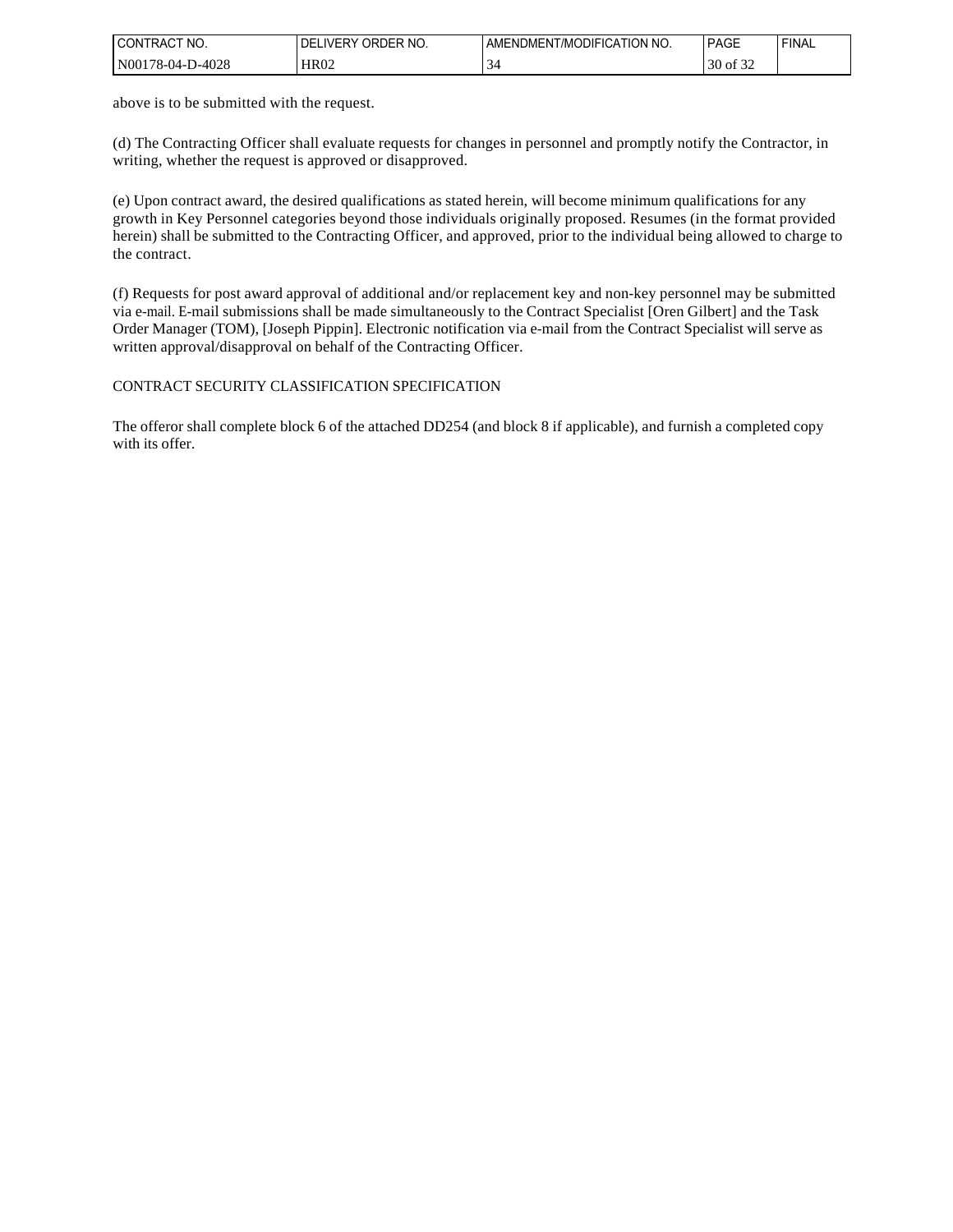| I CONT<br>'NO.<br>TRACT         | PRDER NO.<br>IVER'<br>. JRI 1<br>. )⊢<br>, , | ' NO.<br>. ATION .<br>)I )IFI(<br>l /MC<br>JMEN<br>AMENL' | PAG⊨      | <b>FINAL</b> |
|---------------------------------|----------------------------------------------|-----------------------------------------------------------|-----------|--------------|
| N00<br>D-4028<br>$1.6 - 04 - 1$ | <b>HR02</b>                                  | ◡                                                         | ΟĪ<br>-24 |              |

# **SECTION I CONTRACT CLAUSES**

Applicable clauses are contained in Section I of the Basic MAC contract.